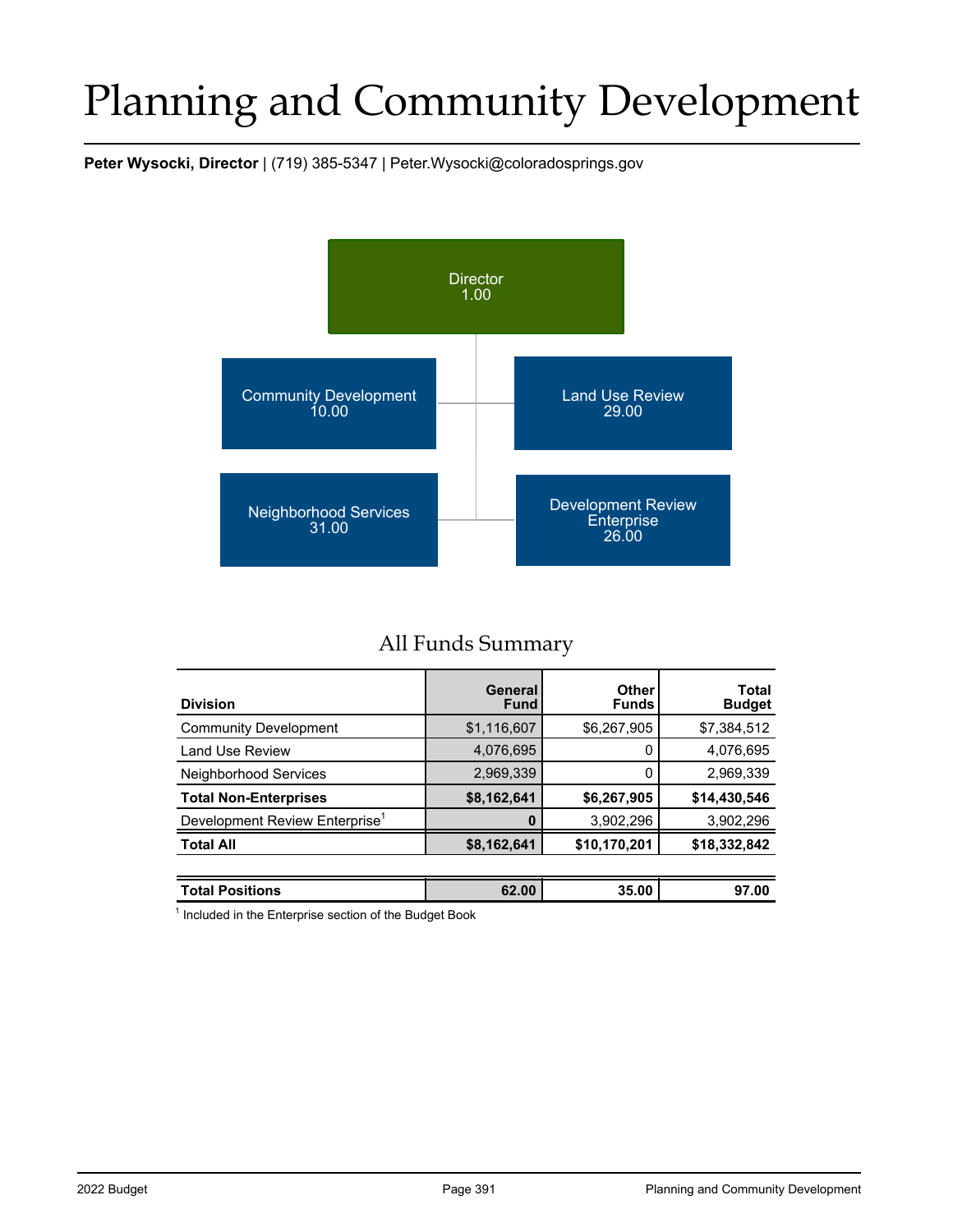# Planning and Community Development

# All Funds History

| Use of Funds                 | 2020<br><b>Actual</b> | 2021<br>Original<br><b>Budget</b> | $*2021$<br>Amended I<br><b>Budget</b> | 2022<br><b>Budget</b> | 2022 Budget -<br>* 2021 Amended<br><b>Budget</b> |
|------------------------------|-----------------------|-----------------------------------|---------------------------------------|-----------------------|--------------------------------------------------|
| General Fund                 | \$5,471,170           | \$6,178,596                       | \$6,555,055                           | \$7,962,641           | \$1,407,586                                      |
| <b>General Fund Projects</b> |                       | 200.000                           | 200,000                               | 200,000               | 0                                                |
| Grants Fund**                | 13,766,318            | 7,718,011                         | 7,718,011                             | 6,267,905             | (1,450,106)                                      |
| <b>Enterprise Funds</b>      | 2,348,126             | 2,960,373                         | 2,960,373                             | 3,902,296             | 941,923                                          |
| Total                        | \$21,585,614          | \$17,056,980                      | \$17,433,439                          | \$18,332,842          | \$899,403                                        |

| Total.<br><br>Positions<br>. | 84.00 | 84.00 | 93.00 | 97.00 | 4.00 |
|------------------------------|-------|-------|-------|-------|------|
|                              |       |       |       |       |      |

\* 2021 Amended Budget as of 8/13/2021, which includes the reinstatement of budget that had been reduced during 2020 and 2021 due to the economic shutdown and revenue loss as a result of the COVID-19 pandemic

\*\* The Grants Fund includes appropriation for new grant funding, and may include re-appropriation of prior year grants not awarded, as well as local match. See Grants Overview for more information. The 2020 actual amount includes actual program income and expense which may not equal the amount awarded as reported in the Grants Overview section.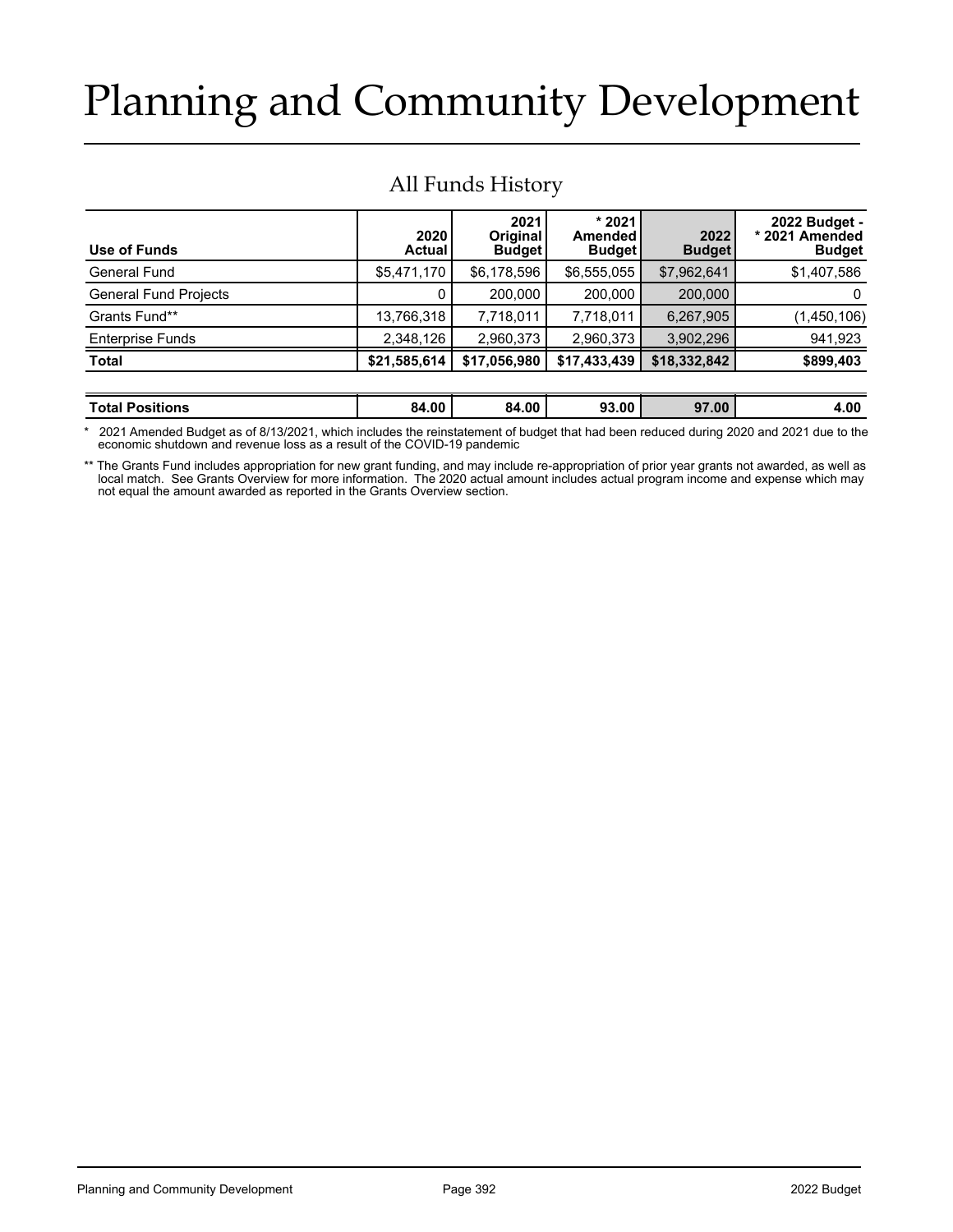| Goals                       | <b>Promoting</b><br><b>Job Creation</b>                                                                                                                                                                                                                                                                                                                                                                                                                                                                                                                                                                        | <b>Building Community &amp;</b><br><b>Collaborative Relationships</b>                                                                                                                                                                                                                                                                                                                                                                                                                                                                                                                                                                                                                                                                                                                                                                                                                                                                                                                                                                                                                                       |
|-----------------------------|----------------------------------------------------------------------------------------------------------------------------------------------------------------------------------------------------------------------------------------------------------------------------------------------------------------------------------------------------------------------------------------------------------------------------------------------------------------------------------------------------------------------------------------------------------------------------------------------------------------|-------------------------------------------------------------------------------------------------------------------------------------------------------------------------------------------------------------------------------------------------------------------------------------------------------------------------------------------------------------------------------------------------------------------------------------------------------------------------------------------------------------------------------------------------------------------------------------------------------------------------------------------------------------------------------------------------------------------------------------------------------------------------------------------------------------------------------------------------------------------------------------------------------------------------------------------------------------------------------------------------------------------------------------------------------------------------------------------------------------|
| hitiatives                  | Support new development and<br>$\bullet$<br>redevelopment of mature areas of the<br>City. (1.9)                                                                                                                                                                                                                                                                                                                                                                                                                                                                                                                | Improve access to a broad range of<br>$\bullet$<br>homeless, affordable, and workforce housing.<br>(3.15)<br>Reduce homelessness and improve access to<br>services. (3.16)                                                                                                                                                                                                                                                                                                                                                                                                                                                                                                                                                                                                                                                                                                                                                                                                                                                                                                                                  |
| Performance<br>Measures     | Establish new neighborhood plans for<br>$\bullet$<br>adoption by City Council. (1.9.3)<br>Adoption of ReToolCOS incorporating<br>$\bullet$<br>standards and procedures that reduce<br>barriers to infill and redevelopment, as<br>well as promote quality development.<br>(1.9.4)                                                                                                                                                                                                                                                                                                                              | Develop an affordable housing plan for all<br>٠<br>socioeconomic classes within the City of<br>Colorado Springs. (3.15.1)<br>Adopt land use policies and standards that<br>support a wide variety of housing types with<br>innovative designs (3.15.4)<br>Implement the 2019 Homeless Initiative Plan.<br>(3.16.1)<br>Allocate Federal funds to support housing<br>options and services. (3.16.2)                                                                                                                                                                                                                                                                                                                                                                                                                                                                                                                                                                                                                                                                                                           |
| îç<br>Notable<br>Achievemen | In Q1 2021, work began with<br>$\bullet$<br>stakeholders to identify direction and<br>catalytic projects of the Southeast<br>Community Plan-Southeast Strong.<br>Since that time, a Health Assessment has<br>been completed for the Southeast<br>Strong, and implementation strategies<br>are being assessed. In Q3 2021, an RFP<br>was published for the second community<br>plan, and a consultant will be hired to kick<br>off Community Plan 3A in Q4 2021<br>(1.9.3)<br>ReToolCOS, initiated in 2019, is in the<br>$\bullet$<br>final stages of development with<br>anticipated adoption in 2022. (1.9.4) | The <b>HomeCOS</b> plan was adopted in 2020,<br>٠<br>with the goal to address affordable and<br>attainable housing needs throughout the City<br>of Colorado Springs. (3.15.1)<br>Exceeded Mayoral goal to build, preserve,<br>٠<br>and create opportunities to purchase an<br>average of 1,000 affordable housing units: in<br>2021 new multi-family projects under<br>construction, projects with tax credits<br>awarded, new homeownership opportunities,<br>and preservation of existing units resulted in<br>1,117 affordable housing options for COS<br>residents. $(3.15.1)$<br>WorkCOS, a City work program aimed to<br>provide employment pathways out of<br>homelessness, launched in 2020 with 4<br>individuals experiencing homelessness, and<br>expanding to 8 in 2021. (3.16.1)<br>Coordinated with the Colorado Springs Fire<br>٠<br>Department to establish the Homeless<br>Outreach Program in 2020. (3.16.1)<br>Directed \$41 million of Federal COVID-19<br>relief to support community programs for<br>residents that have been disproportionately<br>impacted by the pandemic. (3.16.2) |

**Note**:The information contained in this Strategic Plan update demonstrates progress on a sampling of department Initiatives and Performance Measures. For a full listing of each department's Initiatives and Performance Measures (reference the ID numbers within the parentheses), see the City's Strategic Plan beginning on Page 19.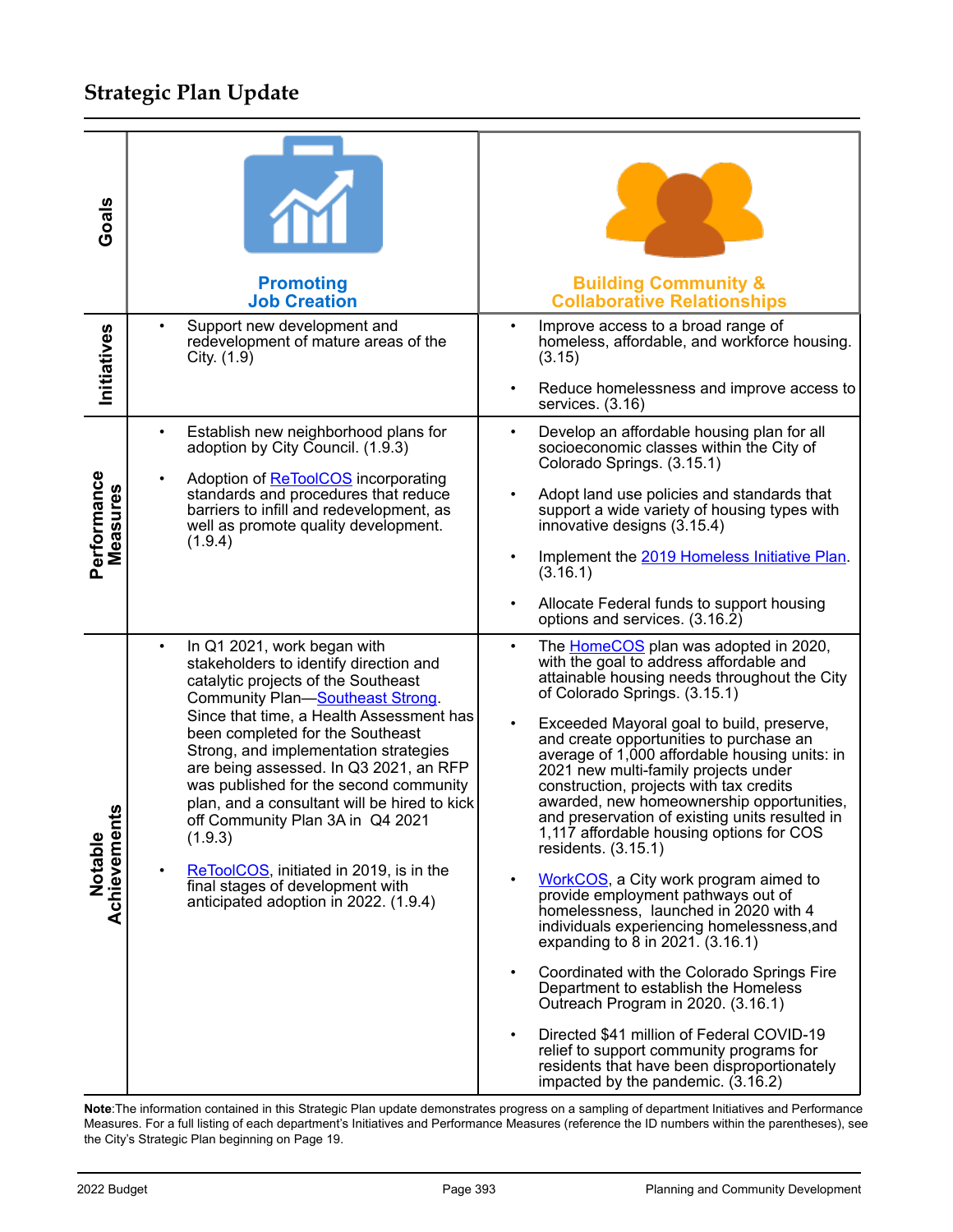This page left blank intentionally.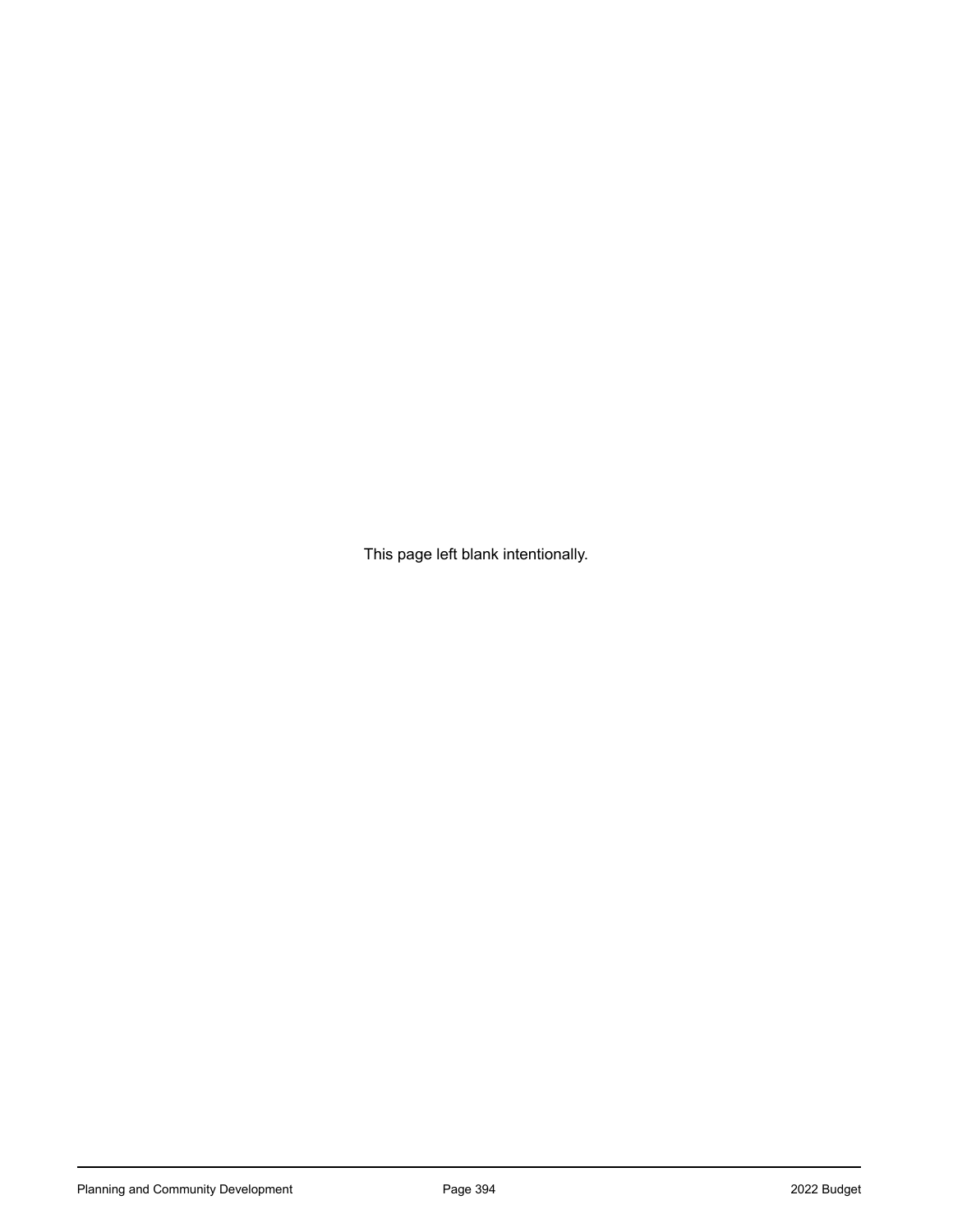# Community Development

**Steve Posey, Manager** | (719) 385-6880 | Steve.Posey@coloradosprings.gov

# **All Funds Summary**

|                | Use of Funds                | 2020<br><b>Actual</b> | 2021<br><b>Original</b><br><b>Budget</b> | $*2021$<br><b>Amended</b><br><b>Budget</b> | 2022<br><b>Budget</b> | 2022 Budget -<br>* 2021 Amended<br><b>Budget</b> |
|----------------|-----------------------------|-----------------------|------------------------------------------|--------------------------------------------|-----------------------|--------------------------------------------------|
|                | General Fund                | \$726,234             | \$801,326                                | \$801,326                                  | \$916,607             | \$115,281                                        |
|                | <b>General Fund Project</b> | 0                     | 200,000                                  | 200,000                                    | 200,000               | 0                                                |
| <b>ands</b>    | Grants Fund**               | 13,766,318            | 7,718,011                                | 7,718,011                                  | 6,267,905             | (1,450,106)                                      |
| F              | <b>All Funds Total</b>      | \$14,492,552          | \$8,719,337                              | \$8,719,337                                | \$7,384,512           | (\$1,334,825)                                    |
| $\overline{4}$ |                             |                       |                                          |                                            |                       |                                                  |
|                | <b>Positions</b>            |                       |                                          |                                            |                       |                                                  |
|                | General Fund                | 0.00                  | 0.00                                     | 1.00                                       | 1.00                  | 0.00                                             |
|                | Grants Fund                 | 9.00                  | 9.00                                     | 9.00                                       | 9.00                  | 0.00                                             |
|                | <b>Total</b>                | 9.00                  | 9.00                                     | 10.00                                      | 10.00                 | 0.00                                             |

\* 2021 Amended Budget as of 8/13/2021, (General Fund). The federal program year for the CDBG, HOME and ESG grants is April 1 to March 31. The Original Budget is prepared based on estimated allocations.

\*\* The Grants Fund includes appropriation for new grant funding, and may include re-appropriation of prior year grants not awarded, as well as local match. See Grants Overview for more information. The 2020 actual amount includes actual program income and expense which may not equal the amount awarded as reported in the Grants Overview section.

# **Significant Changes vs. 2021**

- Increase of approximately \$115,000 in the General Fund to fund the transfer of the Homelessness Prevention and Response Coordinator from Land Use Review, which includes pay for performance, movements within the salary structure, parking increases, and medical cost adjustments
- Decrease of approximately \$1.4 million in federal grants fund appropriation based on estimates for 2022
- The 2020 Grants Fund actual expense reflects the use of approximately \$8 million of CARES Act funding received from the U.S Department of Housing and Urban Development (HUD) to prevent, prepare for, and respond to the COVID-19 pandemic (see Grants Overview)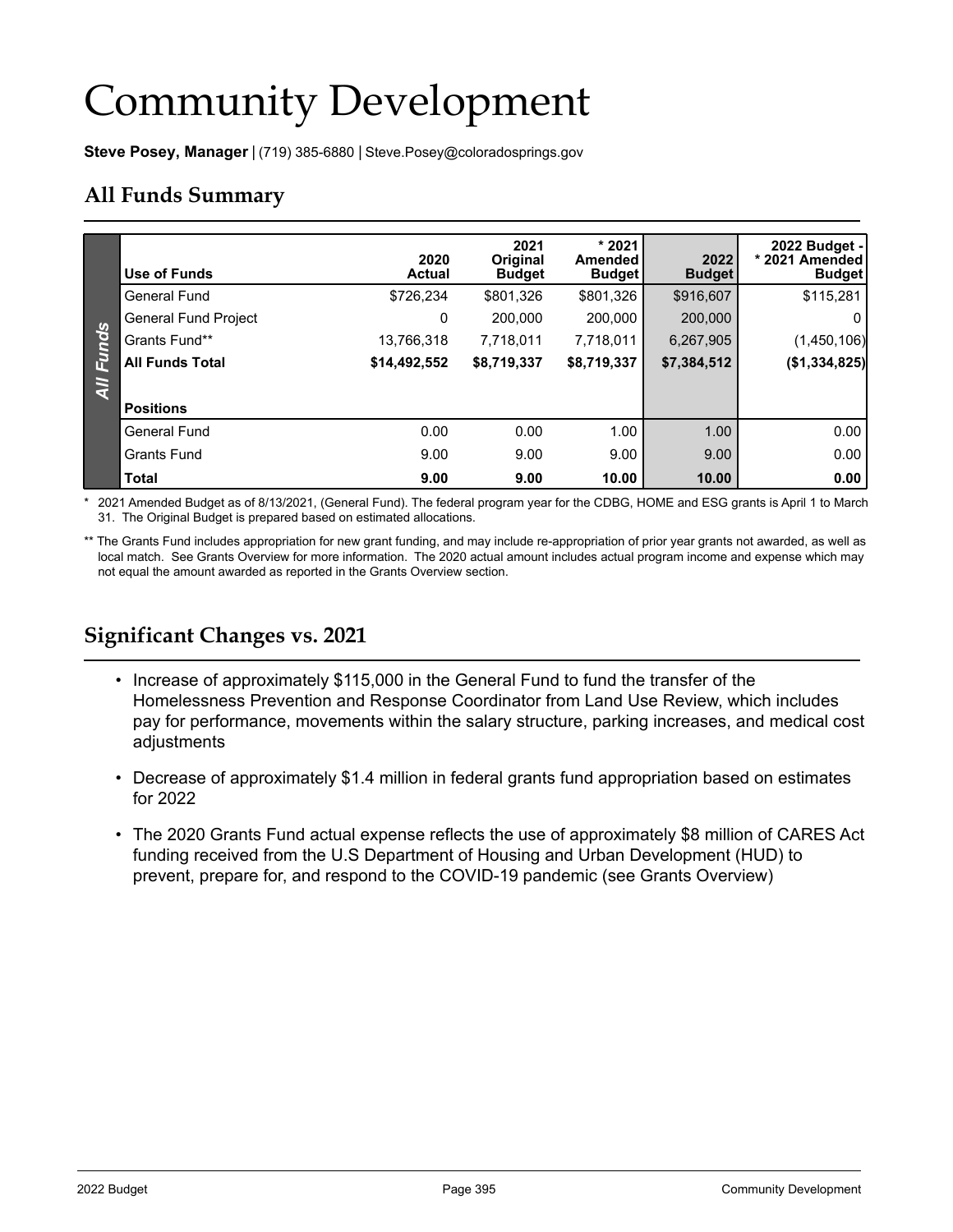# **Community Development - Overview**

The City will make strategic investments that strengthen neighborhoods, increase the availability of quality affordable housing, engage social service providers to prevent homelessness, and support economic opportunity for the whole community. The City receives restricted federal entitlement grants and competitive grants which fund the following programs:

- *• Affordable Housing Development and Rehabilitation.* Work with nonprofit and for-profit developers to encourage the development and preservation of affordable housing.
- *• Neighborhood Improvement.* Encourage safe and livable neighborhoods through targeted planning, public services, economic development activities, capital improvements, and the prevention of slum and blight conditions.
- *• Homeless Services Coordination and Public Facilities Improvements.* Collaborate with outside agencies and other city departments to implement a comprehensive strategy to address homelessness by funding critical services and improvements to key public facilities.



## **Community Development - Organizational Chart**

The Director position is funded as part of the Land Use Review budget. This position is not reflected in the position count in the Budget Summary on the following page

.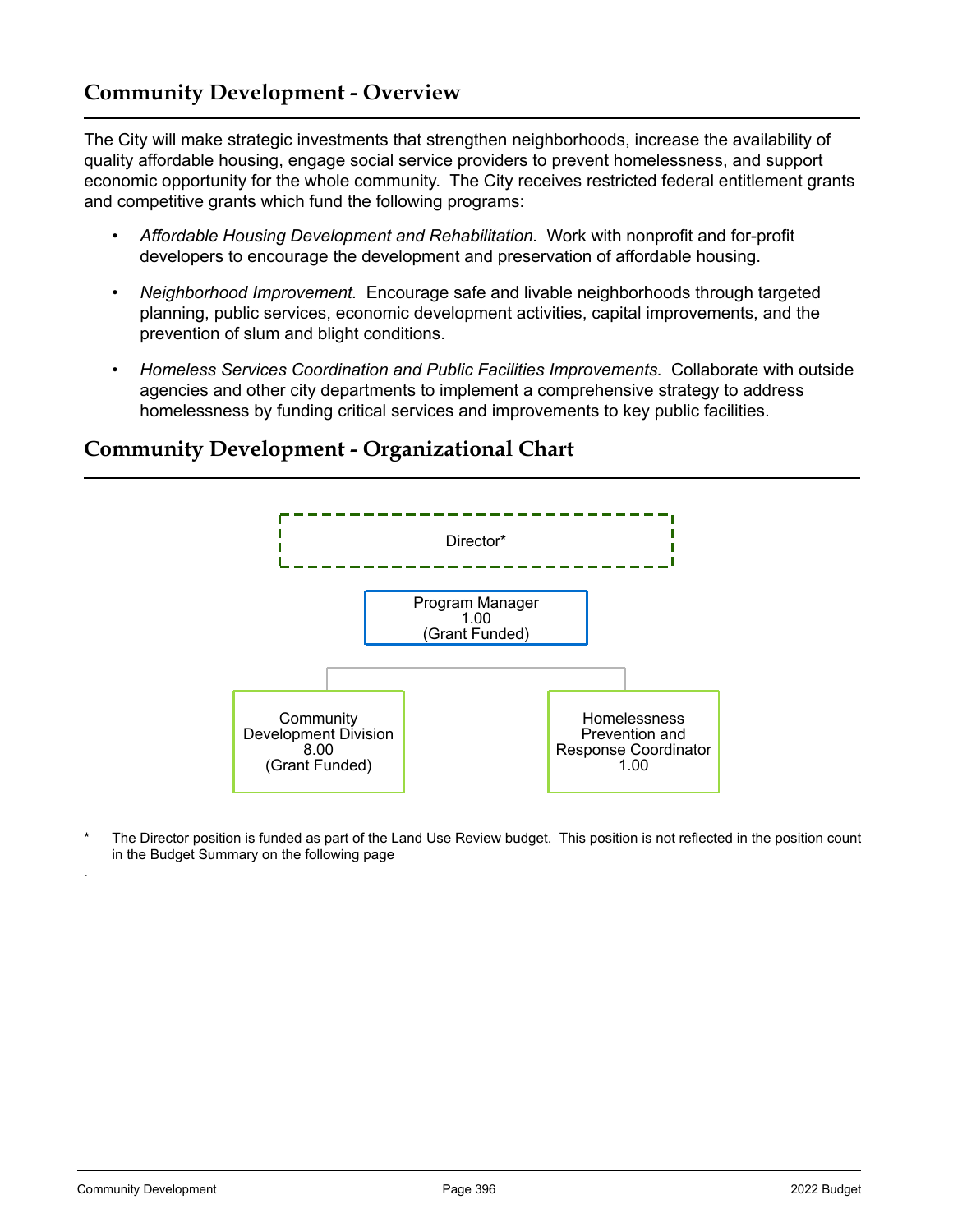The sections below provide a summary of the Budget, authorized positions, changes that occurred after the budget was implemented for 2021, and changes occurring as part of the 2022 Budget for each fund including General Fund, CDBG Grant Funds, HOME Grant Funds, and ESG Grant Funds.

# **Community Development - General Fund: Summary, Funding, and Position Changes**

|         | <b>Use of Funds</b>                                 | 2019<br><b>Actual</b> | 2020<br><b>Actual</b> | 2021<br>Original<br><b>Budget</b>        | $*2021$<br><b>Amended</b><br><b>Budget</b> | 2022<br><b>Budget</b> | 2022 Budget -<br>* 2021 Amended<br><b>Budget</b> |  |  |  |
|---------|-----------------------------------------------------|-----------------------|-----------------------|------------------------------------------|--------------------------------------------|-----------------------|--------------------------------------------------|--|--|--|
|         | Salary/Benefits/<br>Pensions                        | \$0                   | \$0                   | \$0                                      | \$0                                        | \$115,161             | \$115,161                                        |  |  |  |
|         | Operating                                           | 688,623               | 726,234               | 801,326                                  | 801,326                                    | 801,446               | 120                                              |  |  |  |
|         | <b>Total</b>                                        | \$688,623             | \$726,234             | \$801,326                                | \$801,326                                  | \$916,607             | \$115,281                                        |  |  |  |
|         |                                                     |                       |                       |                                          |                                            |                       |                                                  |  |  |  |
| Fund    | <b>Projects</b>                                     | \$0                   | \$0                   | \$200,000                                | \$200,000                                  | \$200,000             | \$0                                              |  |  |  |
|         |                                                     |                       |                       |                                          |                                            |                       |                                                  |  |  |  |
|         | <b>Grand Total</b>                                  | \$688,623             | \$726,234             | \$1,001,326                              | \$1,001,326                                | \$1,116,607           | \$115,281                                        |  |  |  |
| General |                                                     |                       |                       |                                          |                                            |                       |                                                  |  |  |  |
|         | <b>Revenue</b>                                      | \$0                   | \$37,281              | \$200,000                                | \$200,000                                  | \$200,000             | \$0                                              |  |  |  |
|         |                                                     |                       |                       |                                          |                                            |                       |                                                  |  |  |  |
|         | <b>Position Title</b>                               |                       | 2020<br><b>Actual</b> | 2021<br><b>Original</b><br><b>Budget</b> | $*2021$<br><b>Amended</b><br><b>Budget</b> | 2022<br><b>Budget</b> | 2022 Budget -<br>* 2021 Amended<br><b>Budget</b> |  |  |  |
|         | Homelessness Prevention and<br>Response Coordinator |                       | 0.00                  | 0.00                                     | 1.00                                       | 1.00                  | 0.00                                             |  |  |  |
|         | <b>Total Positions</b>                              |                       | 0.00                  | 0.00                                     | 1.00                                       | 1.00                  | 0.00                                             |  |  |  |

|                | During 2021                                                                                                            | * 2021 Amended -<br>2021 Original Budget |
|----------------|------------------------------------------------------------------------------------------------------------------------|------------------------------------------|
|                | None                                                                                                                   | \$0                                      |
|                | <b>Total During 2021</b>                                                                                               | \$0                                      |
|                | <b>For 2022</b>                                                                                                        | 2022 Budget -<br>* 2021 Amended Budget   |
|                | <b>Salaries/Benefits/Pensions</b>                                                                                      |                                          |
| Changes        | Increase to fund the transfer of the Homelessness Prevention and Response<br>Coordinator position from Land Use Review | \$115,041                                |
|                | Increase to fund employee parking                                                                                      | 120                                      |
| <b>Funding</b> | <b>Total Salaries/Benefits/Pensions</b>                                                                                | \$115,161                                |
|                | <b>Operating</b>                                                                                                       |                                          |
|                | Increase to fund city owned vehicle parking                                                                            | \$120                                    |
|                | <b>Total Operating</b>                                                                                                 | \$120                                    |
|                | <b>General Fund Project</b>                                                                                            |                                          |
|                | None                                                                                                                   | \$0                                      |
|                | <b>Total General Fund Project</b>                                                                                      | \$0                                      |
|                | <b>Total For 2022</b>                                                                                                  | \$115,281                                |

\* 2021 Amended Budget as of 8/13/2021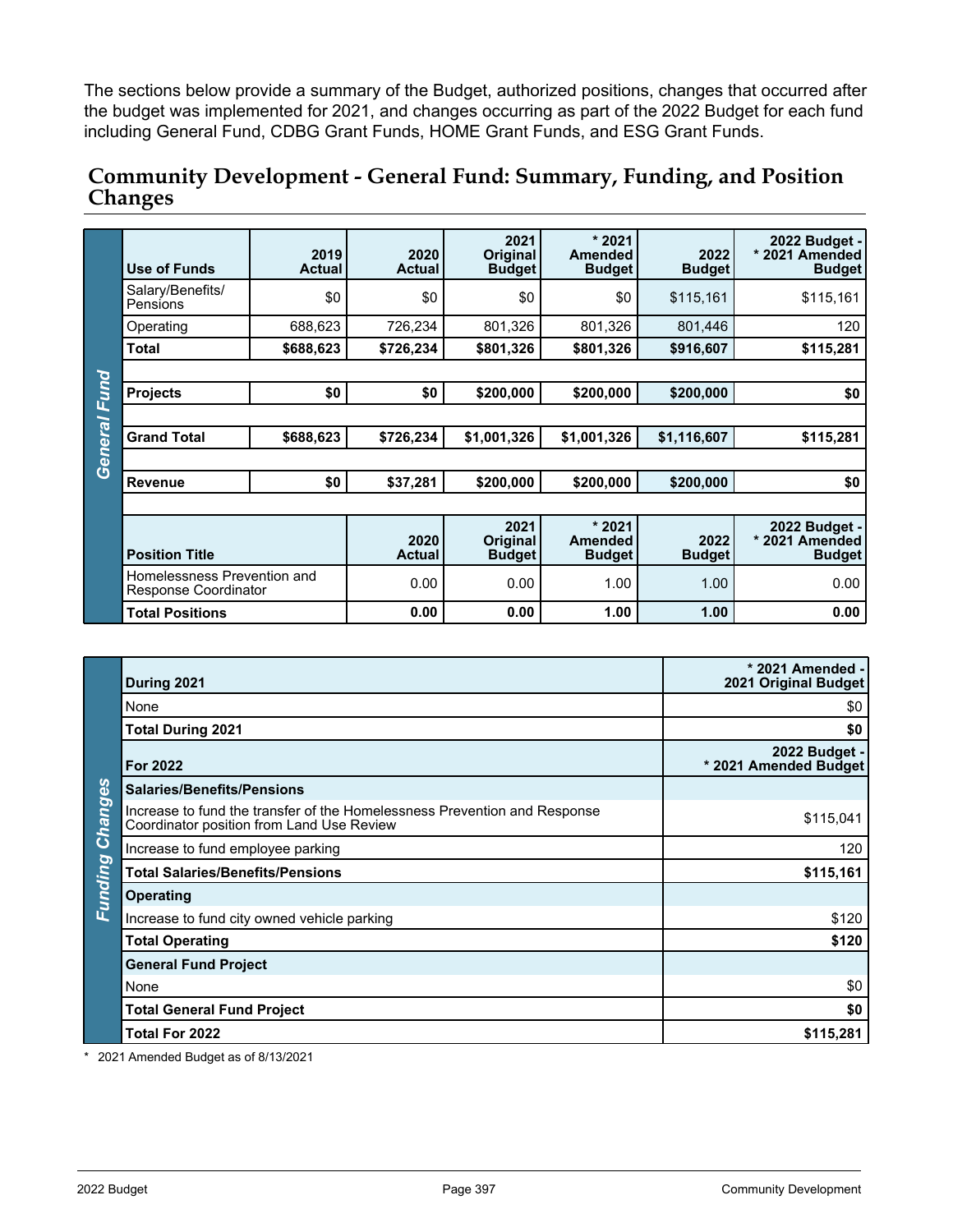# **Community Development - General Fund: Summary, Funding, and Position Changes**

| ဖိ      | During 2021                                                                                       | * 2021 Amended -<br>2021 Original Budget |
|---------|---------------------------------------------------------------------------------------------------|------------------------------------------|
| pa<br>Œ | Transfer of the Homelessness Prevention and Response Coordinator position from<br>Land Use Review | 1.00                                     |
|         | <b>Total During 2021</b>                                                                          | 1.00                                     |
|         | For 2022                                                                                          | 2022 Budget -<br>* 2021 Amended Budget   |
| G<br>Ó  | l None                                                                                            | 0.00                                     |
|         | Total For 2022                                                                                    | 0.00                                     |

\* 2021 Amended Budget as of 8/13/2021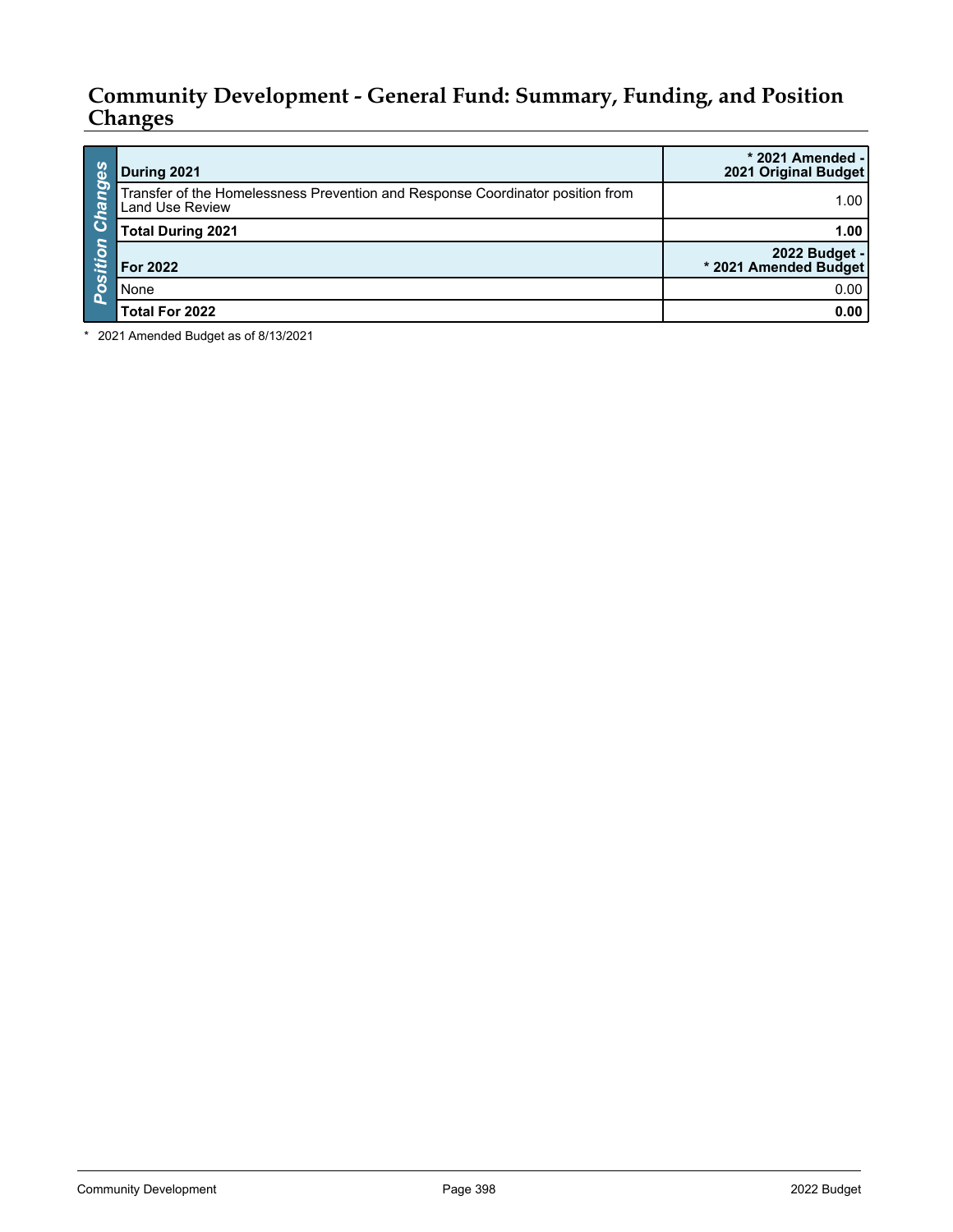# **Community Development - Grant Funds**

| l E  | ြီ မွှ Source of Funds | 2019<br>Actual | 2020<br><b>Actual</b> | 2021<br><b>Original</b><br><b>Budget</b> | $*2021$<br>Amended I<br><b>Budget</b> | <b>20221</b><br><b>Budget</b> | 2022 Budget -<br>* 2021 Amended<br><b>Budget</b> |
|------|------------------------|----------------|-----------------------|------------------------------------------|---------------------------------------|-------------------------------|--------------------------------------------------|
|      | CDBG Entitlement       | \$2,927,878    | \$4.891.180           | \$5,452,166                              | \$5.452.166                           | \$3.536.277                   | (\$1,915,889)                                    |
| CDBG | Program Income         | 162.488        | 355.952               | 100.000                                  | 100.000                               | 200,000                       | 100.000                                          |
|      | Total <sup>1</sup>     | \$3.090.366    | \$5,247,132           | \$5,552,166                              | \$5,552,166                           | \$3,736,277                   | (\$1,815,889)                                    |

|             | te<br><b>G</b><br>Source of Funds | 2019<br><b>Actual</b> | 2020<br><b>Actual</b> | 2021<br>Original<br><b>Budget</b> | $*2021$<br>Amended<br><b>Budget</b> | 2022<br><b>Budget</b> | 2022 Budget -<br>* 2021 Amended<br><b>Budget</b> |
|-------------|-----------------------------------|-----------------------|-----------------------|-----------------------------------|-------------------------------------|-----------------------|--------------------------------------------------|
|             | HOME Entitlement                  | \$1.396.467           | \$1.532.532           | \$1.685.785                       | \$1.685.785                         | \$1.742.730           | \$56,945                                         |
| <b>HOME</b> | Program Income                    | 392.392               | 744.985               | 200,000                           | 200,000                             | 500,000               | 300,000                                          |
|             | Total <sup>1</sup>                | \$1.788.859           | \$2,277,517           | \$1,885,785                       | \$1,885,785                         | \$2,242,730           | \$356.945                                        |

|           | termanded<br>Source of Funds | 2019<br><b>Actual</b> | 2020<br><b>Actual</b> | 2021<br>Original<br><b>Budget</b> | $*2021$<br>Amended I<br><b>Budget</b> | 2022<br><b>Budget</b> | 2022 Budget -<br>* 2021 Amended<br><b>Budget</b> |
|-----------|------------------------------|-----------------------|-----------------------|-----------------------------------|---------------------------------------|-----------------------|--------------------------------------------------|
| ESG<br>Fu | <b>ESG Entitlement</b>       | \$254.334             | \$6,241,669           | \$280.060                         | \$280.060                             | \$288.898             | \$8,838                                          |
|           | Total <sup>1</sup>           | \$254.334             | \$6.241.669           | \$280.060                         | \$280.060                             | \$288.898             | \$8,838                                          |

\* The federal program year for the CDBG, HOME and ESG grants is April 1 to March 31. The Original Budget is prepared based on estimated allocations.

1 The 2019 and 2020 actual amounts include actual program income and expense which may not equal the amount awarded as reported in the Grants Overview section.

# **Community Development - Grant Funds: Summary, Funding, and Position Changes**

|         | Use of Funds                | 2019<br><b>Actual</b> | 2020<br><b>Actual</b> | 2021<br>Original<br><b>Budget</b>        | $*2021$<br>Amended<br><b>Budget</b>        | 2022<br><b>Budget</b> | 2022 Budget -<br>* 2021 Amended<br><b>Budget</b> |
|---------|-----------------------------|-----------------------|-----------------------|------------------------------------------|--------------------------------------------|-----------------------|--------------------------------------------------|
|         | CDBG Grant                  | \$3,090,366           | \$5,247,132           | \$5,552,166                              | \$5,552,166                                | \$3,736,277           | (\$1,815,889)                                    |
| Summary | <b>HOME Grant</b>           | 1,788,859             | 2,277,517             | 1,885,785                                | 1,885,785                                  | 2,242,730             | 356,945                                          |
|         | <b>ESG Grant</b>            | 254,334               | 6,241,669             | 280,060                                  | 280,060                                    | 288,898               | 8,838                                            |
|         | Total <sup>1</sup>          | \$5,133,559           | \$13,766,318          | \$7,718,011                              | \$7,718,011                                | \$6,267,905           | (\$1,450,106)                                    |
|         |                             |                       |                       |                                          |                                            |                       |                                                  |
|         |                             |                       |                       |                                          |                                            |                       |                                                  |
| Funding | <b>Position Title</b>       |                       | 2020<br><b>Actual</b> | 2021<br><b>Original</b><br><b>Budget</b> | $*2021$<br><b>Amended</b><br><b>Budget</b> | 2022<br><b>Budget</b> | 2022 Budget -<br>* 2021 Amended<br><b>Budget</b> |
|         | Analyst I                   |                       | 2.00                  | 2.00                                     | 2.00                                       | 2.00                  | 0.00                                             |
|         | Analyst II                  |                       | 3.00                  | 3.00                                     | 4.00                                       | 4.00                  | 0.00                                             |
| Grant   | <b>HUD Programs Manager</b> |                       | 1.00                  | 1.00                                     | 1.00                                       | 1.00                  | 0.00                                             |
|         | <b>Senior Analyst</b>       |                       | 3.00                  | 3.00                                     | 2.00                                       | 2.00                  | 0.00                                             |

\* The federal program year for the CDBG, HOME and ESG grants is April 1 to March 31. The Original Budget is prepared based on estimated allocations.

 $1$  The 2019 and 2020 actual amounts include actual program income and expense which may not equal the amount awarded as reported in the Grants Overview section.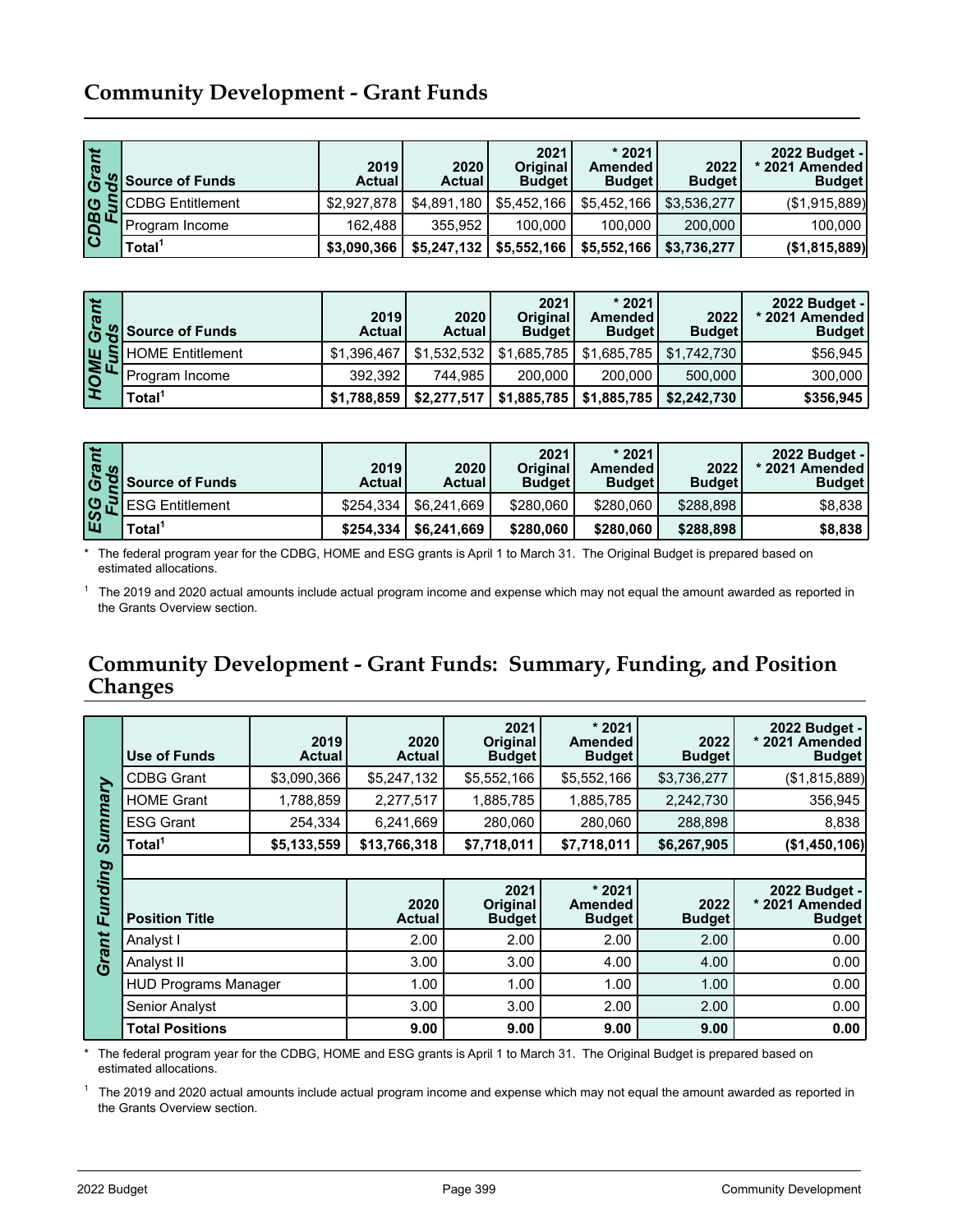# **Community Development - Grant Funds: Summary, Funding, and Position Changes**

|         | During 2021                                                | * 2021 Amended -<br>2021 Original Budget |
|---------|------------------------------------------------------------|------------------------------------------|
|         | None                                                       | \$0                                      |
| Changes | <b>Total During 2021</b>                                   | \$0                                      |
|         | For 2022                                                   | 2022 Budget -<br>* 2021 Amended Budget   |
| Funding | Decrease in CDBG Grant funds due to projected entitlement  | (\$1,815,889)                            |
|         | Increase in HOME Grant funds due to projected entitlement  | 356,945                                  |
|         | Increase in ESG Grant funds based on projected entitlement | 8,838                                    |
|         | Total For 2022                                             | (\$1,450,106)                            |

| Changes | During 2021              | * 2021 Amended -<br>2021 Original Budget |
|---------|--------------------------|------------------------------------------|
|         | None                     | 0.00                                     |
|         | <b>Total During 2021</b> | 0.00                                     |
| osition | <b>For 2022</b>          | - 2022 Budget<br>2021 Amended Budget     |
|         | None                     | 0.00                                     |
| O.      | Total For 2022           | 0.00                                     |

\* The federal program year for the CDBG, HOME and ESG grants is April 1 to March 31. The Original Budget is prepared based on estimated allocations.

# **Community Development - Projects**

| $\rightarrow$<br>- ທ | Proiect                                               | General<br><b>Fund</b> | <b>Total</b><br><b>Allocation</b> |
|----------------------|-------------------------------------------------------|------------------------|-----------------------------------|
| $\omega$             | Private Activity Bond (PAB) Fees - Affordable Housing | 200.000 ll             | 200,000                           |
|                      | <b>Total 2022 Projects</b>                            | \$200,000              | \$200,000                         |

<sup>†</sup> These projects are not included in the CIP Program.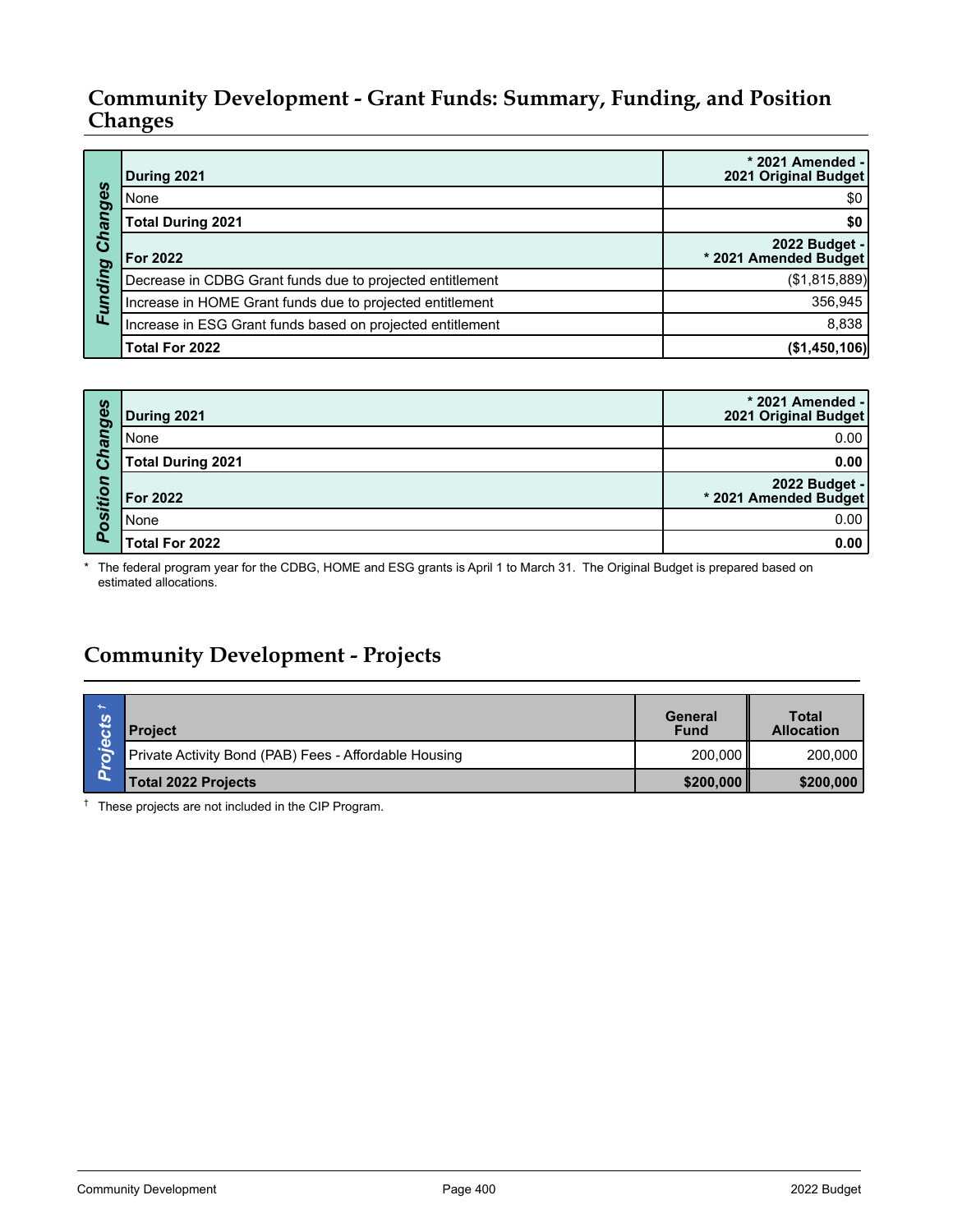### 001 - GENERAL FUND

Community Development

|                                         | 2019    | 2020     | 2021<br>Original | $*2021$<br>Amended | 2022          | 2022 Budget -<br>* 2021 Amended |
|-----------------------------------------|---------|----------|------------------|--------------------|---------------|---------------------------------|
| <b>Acct # - Description</b>             | Actual  | Actual   | <b>Budget</b>    | <b>Budget</b>      | <b>Budget</b> | <b>Budget</b>                   |
| <b>Salaries/Benefits/Pensions</b>       |         |          |                  |                    |               |                                 |
| 51205 - CIVILIAN SALARIES               | 0       | 0        | 0                | 0                  | 91,468        | 91,468                          |
| 51610 - PERA                            | 0       | 0        | 0                | 0                  | 13,244        | 13,244                          |
| 51615 - WORKERS COMPENSATION            | 0       | 0        | 0                | 0                  | 229           | 229                             |
| 51620 - EQUITABLE LIFE INSURANCE        | 0       | 0        | 0                | 0                  | 342           | 342                             |
| 51640 - DENTAL INSURANCE                | 0       | 0        | 0                | 0                  | 420           | 420                             |
| 51670 - PARKING FOR EMPLOYEES           | 0       | 0        | 0                | 0                  | 120           | 120                             |
| 51690 - MEDICARE                        | 0       | 0        | 0                | 0                  | 1,326         | 1,326                           |
| 51696 - ADVANTAGE HD MED PLAN           | 0       | 0        | 0                | 0                  | 7,512         | 7,512                           |
| 51697 - HRA BENEFIT TO ADV MED PLAN     | 0       | 0        | 0                | 0                  | 500           | 500                             |
| <b>Salaries/Benefits/Pensions Total</b> | 0       | $\bf{0}$ | 0                | 0                  | 115,161       | 115,161                         |
| Operating                               |         |          |                  |                    |               |                                 |
| 52105 - MISCELLANEOUS OPERATING         | 112     | 0        | 0                | 0                  | 0             | 0                               |
| 52110 - OFFICE SUPPLIES                 | 492     | 1,888    | 1,500            | 1,500              | 1,500         | 0                               |
| 52111 - PAPER SUPPLIES                  | 0       | 0        | 500              | 500                | 500           | 0                               |
| 52120 - COMPUTER SOFTWARE               | 21.767  | 37,192   | 50,000           | 50,000             | 50,000        | 0                               |
| 52125 - GENERAL SUPPLIES                | 54      | 1,205    | 1,000            | 1,000              | 1,500         | 500                             |
| 52135 - POSTAGE                         | 376     | 409      | 1,000            | 1,000              | 1,100         | 100                             |
| 52190 - JANITORIAL SUPPLIES             | 0       | 966      | 0                | 0                  | 0             | 0                               |
| 52405 - ADVERTISING SERVICES            | 0       | 2,271    | 500              | 500                | 500           | 0                               |
| 52440 - HUMAN SERVICES                  | 531,912 | 611,761  | 500.000          | 500,000            | 500,000       | 0                               |
| 52441 - TRANSIT PASSES                  | 18,001  | 18,001   | 18,000           | 18,000             | 22,000        | 4,000                           |
| 52560 - PARKING SERVICES                | 100     | 369      | 720              | 720                | 840           | 120                             |
| 52574 - LEGAL SERVICES                  | 0       | 0        | 5,000            | 5,000              | 5,000         | 0                               |
| 52575 - SERVICES                        | 7,040   | 3,972    | 20,106           | 20,106             | 15,226        | (4,880)                         |
| 52605 - CAR MILEAGE                     | 18      | 105      | 500              | 500                | 500           | 0                               |
| 52615 - DUES AND MEMBERSHIP             | 4,879   | 3,537    | 5,000            | 5,000              | 6,000         | 1,000                           |
| 52625 - MEETING EXPENSES IN TOWN        | 733     | 50       | 1,500            | 1,500              | 1,000         | (500)                           |
| 52630 - TRAINING                        | 6,785   | 2,200    | 14,000           | 14,000             | 24,000        | 10,000                          |
| 52645 - SUBSCRIPTIONS                   | 5,006   | 11,033   | 0                | 0                  | 0             | 0                               |
| 52655 - TRAVEL OUT OF TOWN              | 2,441   | 0        | 1,500            | 1,500              | 1,000         | (500)                           |
| 52738 - CELL PHONE BASE CHARGES         | 1,470   | 1,038    | 2,500            | 2,500              | 2,500         | 0                               |
| 52776 - PRINTER CONSOLIDATION COST      | 1,807   | 0        | 2,000            | 2,000              | 0             | (2,000)                         |
| 52852 - FACILITIES MGMT MAINTENANCE     | 84,425  | 28,106   | 173,000          | 173,000            | 166,280       | (6, 720)                        |
| 52872 - MAINT FLEET VEHICLES EQP        | 0       | 47       | 1,500            | 1,500              | 500           | (1,000)                         |
| 52874 - OFFICE SERVICES PRINTING        | 1,205   | 2,084    | 1,500            | 1,500              | 1,500         | 0                               |
| <b>Operating Total</b>                  | 688,623 | 726,234  | 801,326          | 801,326            | 801,446       | 120                             |
| <b>General Fund Projects Total</b>      | 0       | 0        | 200.000          | 200,000            | 200,000       | 0                               |
| <b>Grand Total</b>                      | 688,623 | 726,234  | 1,001,326        | 1,001,326          | 1,116,607     | 115,281                         |
| Revenue                                 |         |          |                  |                    |               |                                 |
| 40083 - LAND ACQUISITION                | 0       | 1        | 0                | 0                  | 0             | 0                               |
| 44070 - PAB ISSUER FEES                 | 0       | 37,280   | 200,000          | 200,000            | 200,000       | 0                               |
| <b>Total Revenue</b>                    | 0       | 37,281   | 200,000          | 200,000            | 200,000       | 0                               |
| 2021 Amended Budget as of 8/13/2021     |         |          |                  |                    |               |                                 |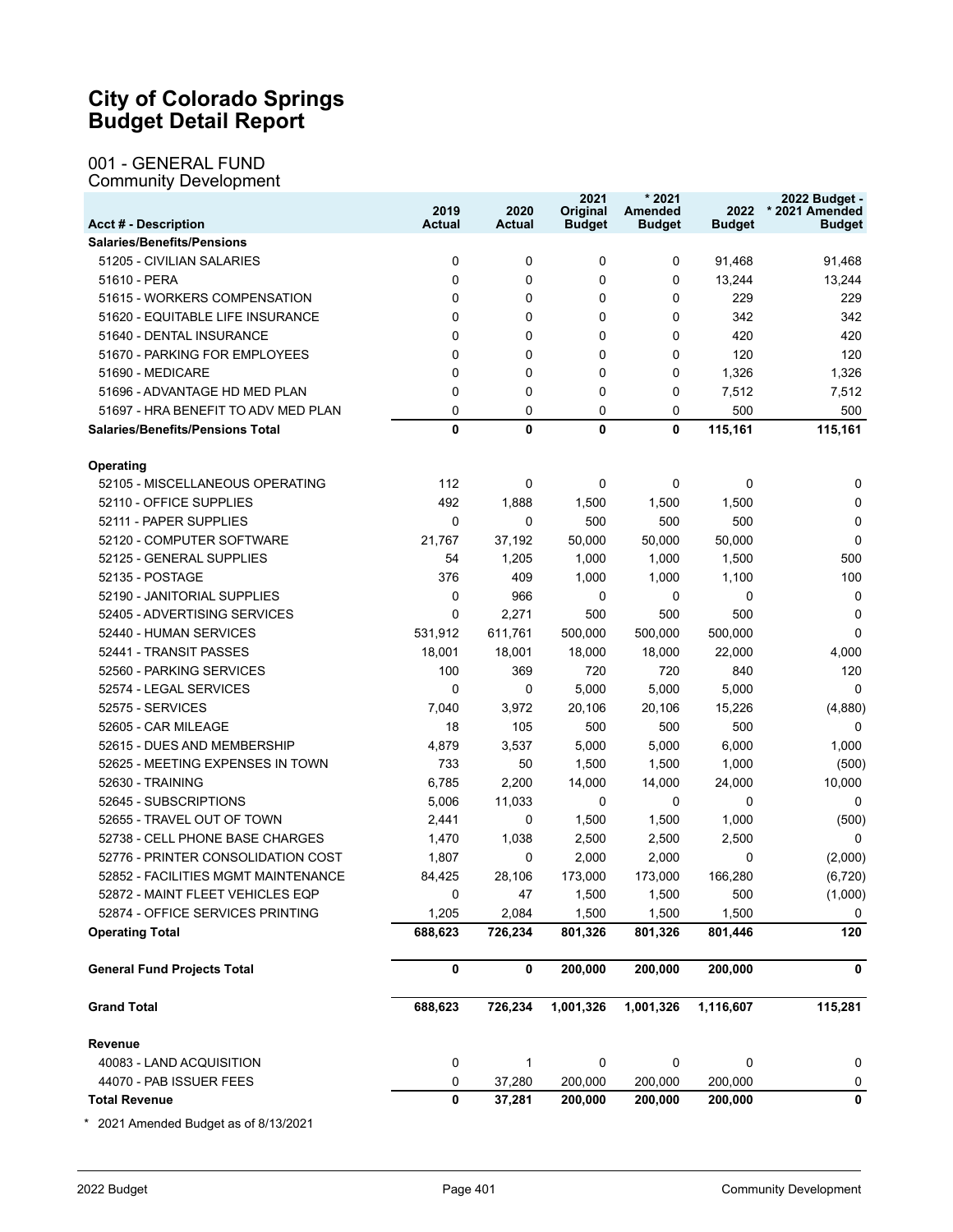This page left blank intentionally.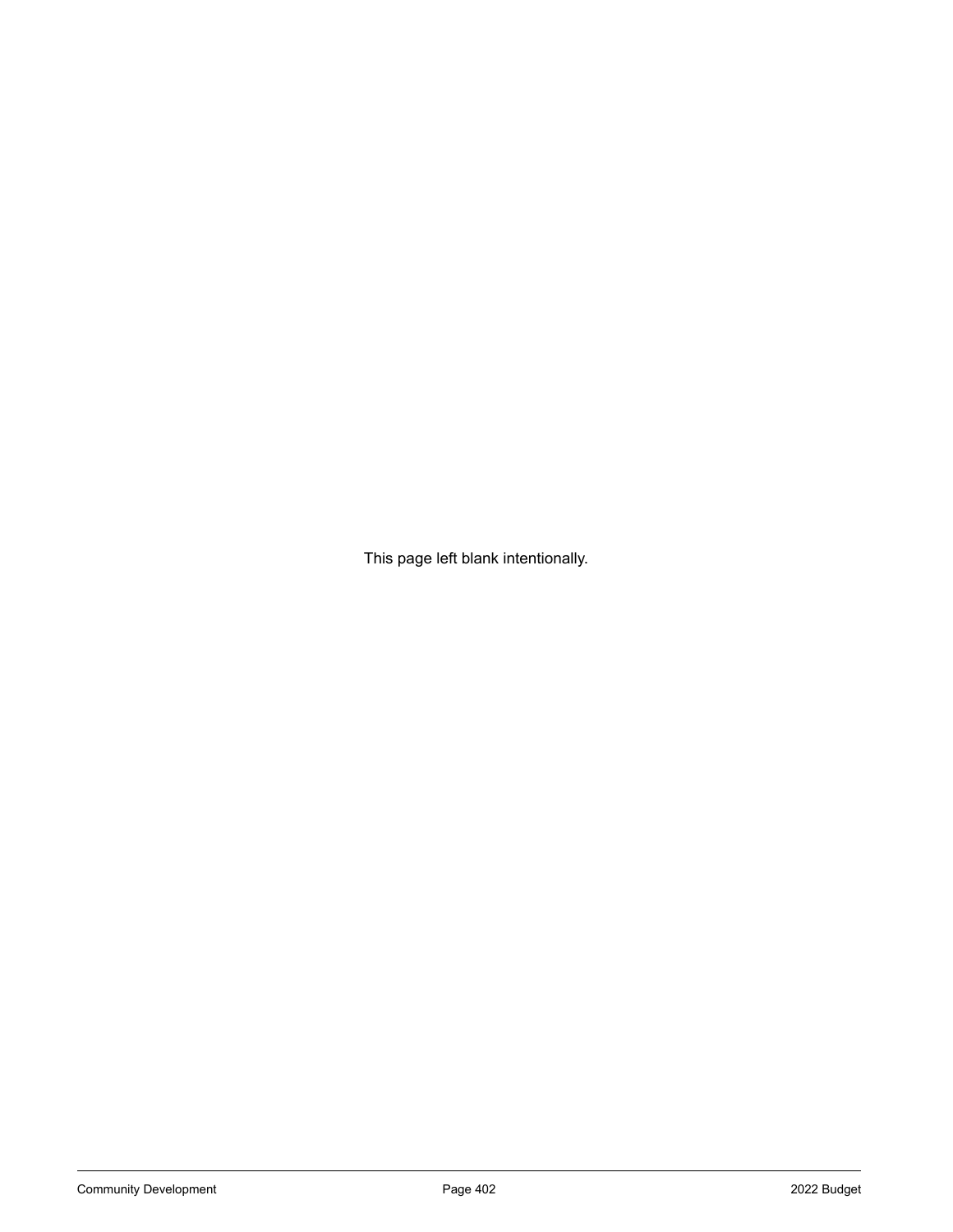# Land Use Review

**Peter Wysocki, Director** | (719) 385-5347 | Peter.Wysocki@coloradosprings.gov

# **All Funds Summary**

|                      | Use of Funds        | 2020<br><b>Actual</b> | 2021<br>Original<br><b>Budget</b> | $*2021$<br>Amended<br><b>Budget</b> | 2022<br><b>Budget</b> | 2022 Budget -<br>* 2021 Amended<br><b>Budget</b> |
|----------------------|---------------------|-----------------------|-----------------------------------|-------------------------------------|-----------------------|--------------------------------------------------|
| ಕೆ                   | <b>General Fund</b> | \$2,814,339           | \$3,239,707                       | \$3,562,752                         | \$4,076,695           | \$513,943                                        |
|                      | <b>Total</b>        | \$2,814,339           | \$3,239,707                       | \$3,562,752                         | \$4,076,695           | \$513,943                                        |
| $\blacksquare$<br>ΞŦ | <b>Positions</b>    |                       |                                   |                                     |                       |                                                  |
|                      | <b>General Fund</b> | 26.00                 | 26.00                             | 31.00                               | 30.00                 | (1.00)                                           |
|                      | <b>Total</b>        | 26.00                 | 26.00                             | 31.00                               | 30.00                 | (1.00)                                           |

2021 Amended Budget as of 8/13/2021, which includes the reinstatement of budget that had been reduced during 2020 and 2021 due to the economic shutdown and revenue loss as a result of the COVID-19 pandemic

# **Significant Changes vs. 2021**

- Increase of approximately \$795,000 in the General Fund mainly to fund existing positions, pay for performance, movements within the salary structure, parking increases, medical cost adjustments, and removal of the hiring delay in 2021
- Increase of \$60,000 to fund Neighborhood Planning efforts related to the implementation of PlanCOS
- Net decrease of \$211,000 to fund the transfer of 1.00 FTE to Community Development during 2021 and 1.00 FTE to Public Works in 2022
- Net decrease of \$155,000 to remove one-time funding for operating and new positions added in 2021
- Increase of \$25,000 to fund Geological Hazard Study expense that is offset by revenue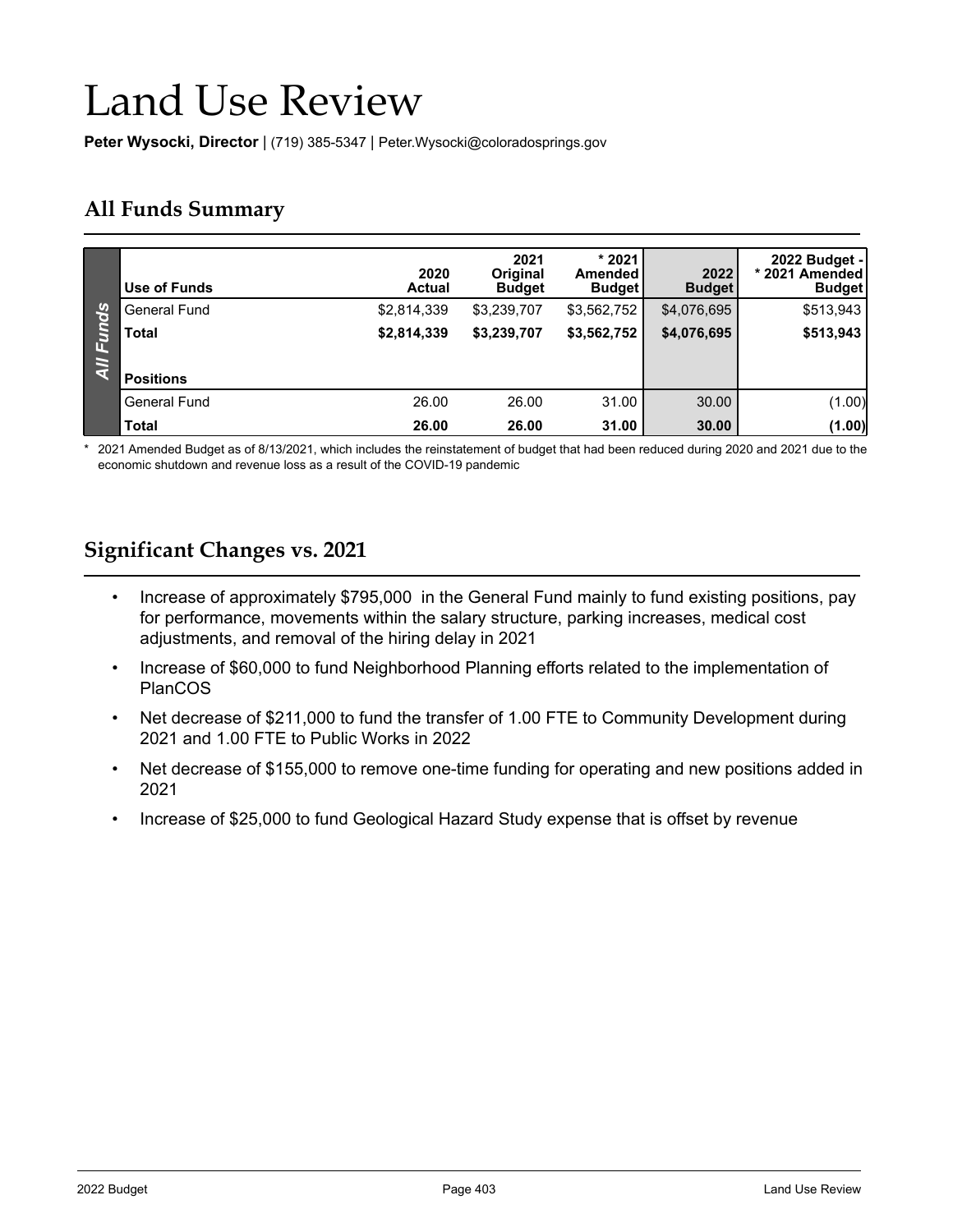# **Land Use Review - Overview**

The Land Use Review Division:

- Provides project review and management services for development projects undergoing City administrative and quasi-judicial review to ensure compliance with the Comprehensive Plan, Zoning Code, and Subdivision regulations
- Maintains the records management system; oversees the revocable permit program for private uses of public rights-of-way
- Works with stakeholder groups on annual review and updates of zoning and subdivision codes
- Maintains and updates the City's Comprehensive Plan and its various components including the Intermodal Transportation Plan and Annexation Plan
- Manages and facilitates corridor and revitalization planning efforts
- Provides key support for sustainability and economic development initiatives
- Implements the City's Special District Policy
- Enforces land use regulations on private properties
- Administers the City's Short Term Rental permit process

## **Land Use Review - Organizational Chart**

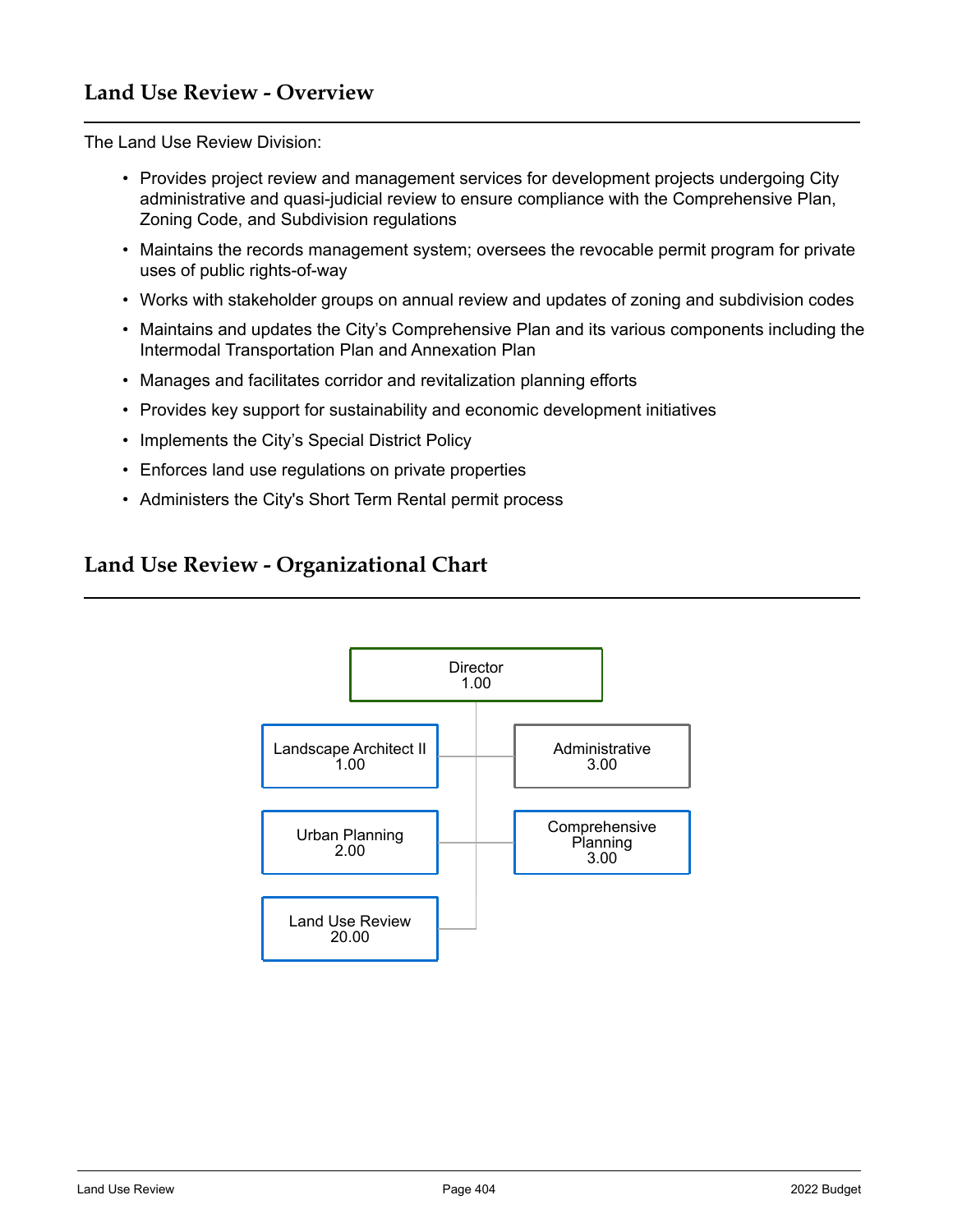The sections below provide a summary of the Budget, authorized positions, changes that occurred after the budget was implemented for 2021 and changes occurring as part of the 2022 General Fund Budget.

|  |  |  | Land Use Review - General Fund: Summary, Funding, and Position Changes |  |
|--|--|--|------------------------------------------------------------------------|--|
|  |  |  |                                                                        |  |

|         | <b>Use of Funds</b>          | 2019<br><b>Actual</b> | 2020<br><b>Actual</b> | 2021<br>Original<br><b>Budget</b> | $*2021$<br><b>Amended</b><br><b>Budget</b> | 2022<br><b>Budget</b> | 2022 Budget -<br>* 2021 Amended<br><b>Budget</b> |
|---------|------------------------------|-----------------------|-----------------------|-----------------------------------|--------------------------------------------|-----------------------|--------------------------------------------------|
|         | Salary/Benefits/<br>Pensions | \$2,477,316           | \$2,686,002           | \$2,985,288                       | \$3,275,733                                | \$3,859,676           | \$583,943                                        |
| Fund    | Operating                    | 147,226               | 127,367               | 254,419                           | 287,019                                    | 217,019               | (70,000)                                         |
|         | <b>Capital Outlay</b>        | 2,870                 | 970                   | 0                                 | 0                                          |                       | 0                                                |
|         | <b>Total</b>                 | \$2,627,412           | \$2,814,339           | \$3,239,707                       | \$3,562,752                                | \$4,076,695           | \$513,943                                        |
| General |                              |                       |                       |                                   |                                            |                       |                                                  |
|         | <b>Projects</b>              | \$23,132              | \$0                   | \$0                               | \$0                                        | \$0                   | \$0                                              |
|         |                              |                       |                       |                                   |                                            |                       |                                                  |
|         | <b>Grand Total</b>           | \$2,650,544           | \$2,814,339           | \$3,239,707                       | \$3,562,752                                | \$4,076,695           | \$513,943                                        |
|         |                              |                       |                       |                                   |                                            |                       |                                                  |
|         | Revenue                      | \$1,362,920           | \$1,181,424           | \$1,242,575                       | \$1,242,575                                | \$2,077,575           | \$835,000                                        |

|                       | <b>Position Title</b>                                      | 2020<br><b>Actual</b> | 2021<br>Original<br><b>Budget</b> | $*2021$<br><b>Amended</b><br><b>Budget</b> | 2022<br><b>Budget</b> | 2022 Budget -<br>* 2021 Amended<br><b>Budget</b> |
|-----------------------|------------------------------------------------------------|-----------------------|-----------------------------------|--------------------------------------------|-----------------------|--------------------------------------------------|
|                       | Administrative Technician                                  | 1.00                  | 1.00                              | 1.00                                       | 0.00                  | (1.00)                                           |
|                       | <b>Assistant Planning Director</b>                         | 1.00                  | 1.00                              | 1.00                                       | 1.00                  | 0.00                                             |
|                       | <b>Business Support Specialist II</b>                      | 0.00                  | 0.00                              | 0.00                                       | 1.00                  | 1.00                                             |
|                       | <b>Business Support Specialist,</b><br>Senior              | 0.00                  | 0.00                              | 0.00                                       | 1.00                  | 1.00                                             |
|                       | Engineering Technician II                                  | 1.00                  | 1.00                              | 1.00                                       | 0.00                  | (1.00)                                           |
|                       | Homelessness Prevention and<br><b>Response Coordinator</b> | 1.00                  | 1.00                              | 0.00                                       | 0.00                  | 0.00                                             |
|                       | Landscape Architect II                                     | 1.00                  | 1.00                              | 1.00                                       | 1.00                  | 0.00                                             |
|                       | <b>Licensed Surveyor</b>                                   | 1.00                  | 1.00                              | 1.00                                       | 1.00                  | 0.00                                             |
|                       | Planner I/II                                               | 4.00                  | 4.00                              | 6.00                                       | 6.00                  | 0.00                                             |
| <b>Fund Positions</b> | Planning and Development<br><b>Director</b>                | 1.00                  | 1.00                              | 1.00                                       | 1.00                  | 0.00                                             |
| General               | <b>Planning Manager</b>                                    | 2.00                  | 2.00                              | 3.00                                       | 3.00                  | 0.00                                             |
|                       | <b>Planning Supervisor</b>                                 | 0.00                  | 0.00                              | 4.00                                       | 4.00                  | 0.00                                             |
|                       | Planning Technician                                        | 1.00                  | 1.00                              | 0.00                                       | 0.00                  | 0.00                                             |
|                       | Planning Technician II                                     | 0.00                  | 0.00                              | 1.00                                       | 1.00                  | 0.00                                             |
|                       | <b>Principal Planner</b>                                   | 4.00                  | 4.00                              | 0.00                                       | 0.00                  | 0.00                                             |
|                       | Program Coordinator                                        | 1.00                  | 1.00                              | 1.00                                       | 1.00                  | 0.00                                             |
|                       | <b>Senior Analyst</b>                                      | 1.00                  | 1.00                              | 1.00                                       | 1.00                  | 0.00                                             |
|                       | Senior Office Specialist                                   | 1.00                  | 1.00                              | 1.00                                       | 0.00                  | (1.00)                                           |
|                       | Senior Planner                                             | 5.00                  | 5.00                              | 8.00                                       | 8.00                  | 0.00                                             |
|                       | <b>Total Positions</b>                                     | 26.00                 | 26.00                             | 31.00                                      | 30.00                 | (1.00)                                           |
|                       |                                                            |                       |                                   |                                            |                       |                                                  |
|                       | <b>CSURA Executive Director1</b>                           | 1.00                  | 1.00                              | 1.00                                       | 1.00                  | 0.00                                             |

\* 2021 Amended Budget as of 8/13/2021, which includes the reinstatement of budget that had been reduced during 2020 and 2021 due to the economic shutdown and revenue loss as a result of the COVID-19 pandemic

<sup>1</sup> CSURA Executive Director is reimbursed from the Colorado Springs Urban Renewal Authority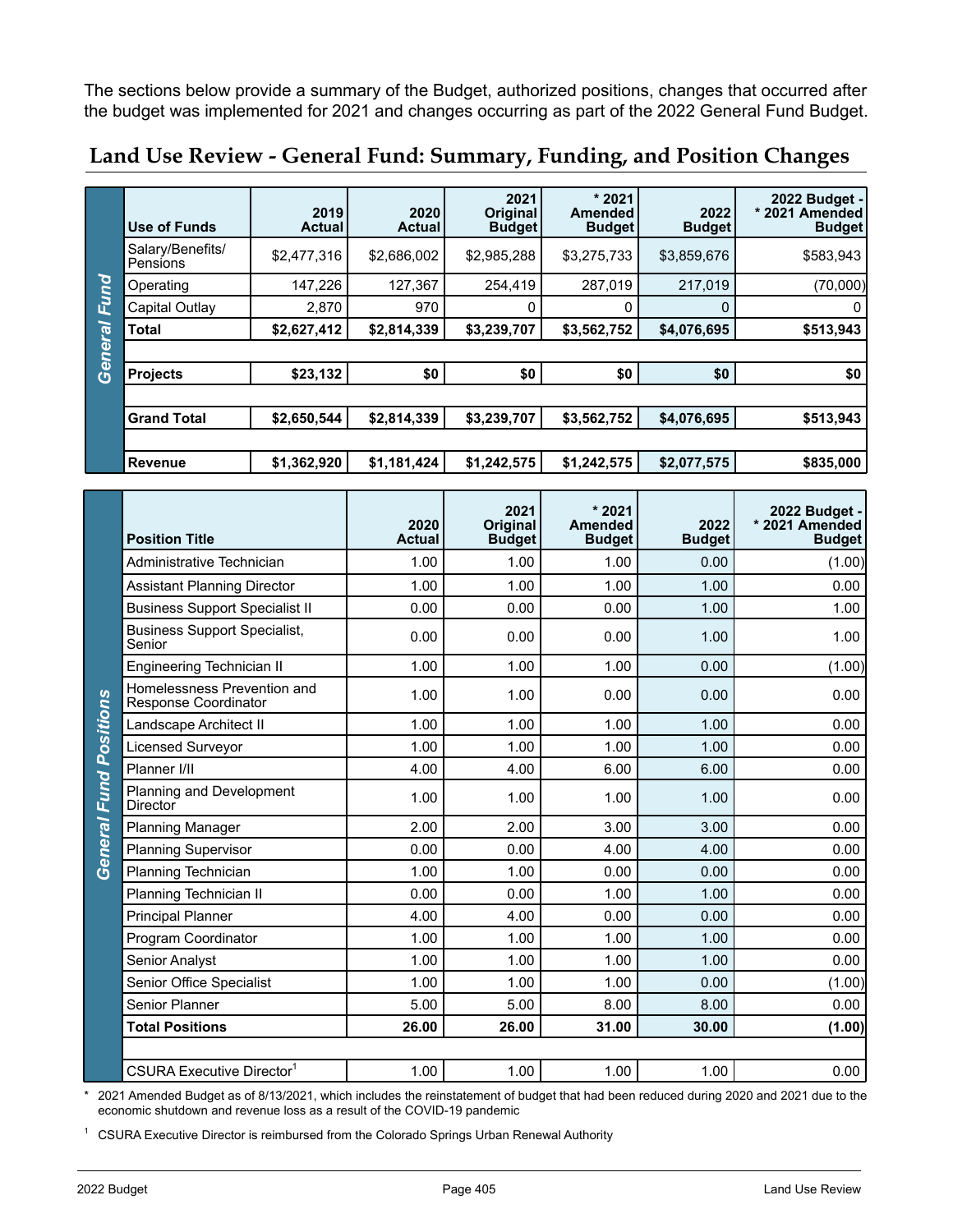# **Land Use Review - General Fund: Summary, Funding, and Position Changes**

|                         | During 2021                                                                                                                                                                                                              | * 2021 Amended -<br>2021 Original Budget |
|-------------------------|--------------------------------------------------------------------------------------------------------------------------------------------------------------------------------------------------------------------------|------------------------------------------|
|                         | Reinstatement of operating budget that was reduced during 2020 and carried forward<br>into the 2021 original budget due to the economic shutdown and revenue loss as a<br>result of the COVID-19 pandemic                | \$17,600                                 |
|                         | Removal of 50% of the hiring delay that reduced the salary budget during 2020 and<br>carried forward into the 2021 original budget due to the economic shutdown and<br>revenue loss as a result of the COVID-19 pandemic | 13,229                                   |
|                         | Increase to Salaries/Benefits/Pensions and Operating to fund new positions and<br>movements within the salary structure during 2021                                                                                      | 292,216                                  |
|                         | <b>Total During 2021</b>                                                                                                                                                                                                 | \$323,045                                |
|                         | <b>For 2022</b>                                                                                                                                                                                                          | 2022 Budget -<br>* 2021 Amended Budget   |
|                         | <b>Salaries/Benefits/Pensions</b>                                                                                                                                                                                        |                                          |
|                         | Net change to fund existing positions                                                                                                                                                                                    | \$578,816                                |
|                         | Increase to fund market movement, pay for performance, and pay progression                                                                                                                                               | 168,340                                  |
|                         | Increase to fund medical cost adjustments                                                                                                                                                                                | 32,713                                   |
|                         | Increase to fund employee parking                                                                                                                                                                                        | 1,560                                    |
|                         | Increase to fund the removal of the remaining 50% prior year hiring delay                                                                                                                                                | 13,228                                   |
| <b>Funding Changes</b>  | Decrease to fund the transfer of the Homelessness Prevention and Response<br>Coordinator position to Community Development                                                                                               | (115, 041)                               |
|                         | Decrease to fund the transfer of an Engineering Technician II to Public Works                                                                                                                                            | (95, 673)                                |
|                         | <b>Total Salaries/Benefits/Pensions</b>                                                                                                                                                                                  | \$583,943                                |
|                         | <b>Operating</b>                                                                                                                                                                                                         |                                          |
|                         | Increase to fund Neighborhood Planning efforts                                                                                                                                                                           | \$60,000                                 |
|                         | Decrease to remove one-time funding in 2021                                                                                                                                                                              | (140,000)                                |
|                         | Increase to fund Geological Hazard Studies (offset by revenue)                                                                                                                                                           | 25,000                                   |
|                         | Decrease to remove one-time funding for new positions added in 2021                                                                                                                                                      | (15,000)                                 |
|                         | <b>Total Operating</b>                                                                                                                                                                                                   | (\$70,000)                               |
|                         | <b>Capital Outlay</b>                                                                                                                                                                                                    |                                          |
|                         | None                                                                                                                                                                                                                     | \$0                                      |
|                         | <b>Total Capital Outlay</b>                                                                                                                                                                                              | \$0                                      |
|                         | <b>General Fund Project</b>                                                                                                                                                                                              |                                          |
|                         | None                                                                                                                                                                                                                     | \$0                                      |
|                         | <b>Total General Fund Project</b>                                                                                                                                                                                        | \$0                                      |
|                         | Total For 2022                                                                                                                                                                                                           | \$513,943                                |
|                         | During 2021                                                                                                                                                                                                              | * 2021 Amended<br>2021 Original Budget   |
|                         | Transfer 1.00 FTE Homelessness Prevention and Response Coordinator to<br><b>Community Development</b>                                                                                                                    | (1.00)                                   |
|                         | Add 6.00 FTEs (2.00 Senior Planners, 1.00 Planning Manager, 3.00 Planner II)                                                                                                                                             | 6.00                                     |
|                         | <b>Total During 2021</b>                                                                                                                                                                                                 | 5.00                                     |
| <b>Position Changes</b> | <b>For 2022</b>                                                                                                                                                                                                          | 2022 Budget -<br>* 2021 Amended Budget   |
|                         | Transfer 1.00 FTE Engineering Technician II to Public Works                                                                                                                                                              | (1.00)                                   |
|                         | Total For 2022                                                                                                                                                                                                           | (1.00)                                   |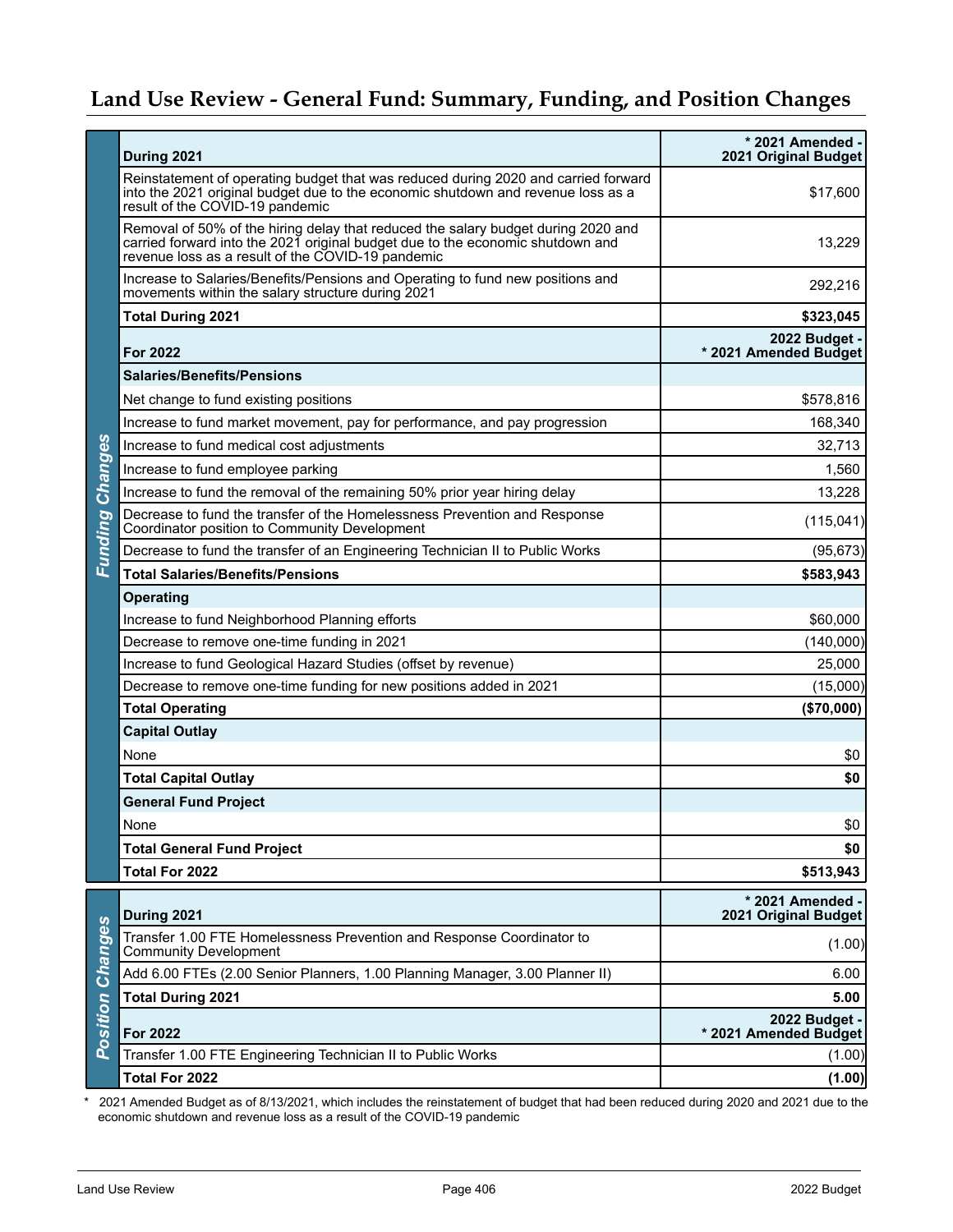### 001 - GENERAL FUND

Land Use Review - Planning

|                                         | 2019      | 2020      | 2021<br>Original | $*2021$<br>Amended | 2022          | 2022 Budget -<br>* 2021 Amended |
|-----------------------------------------|-----------|-----------|------------------|--------------------|---------------|---------------------------------|
| <b>Acct # - Description</b>             | Actual    | Actual    | <b>Budget</b>    | <b>Budget</b>      | <b>Budget</b> | <b>Budget</b>                   |
| <b>Salaries/Benefits/Pensions</b>       |           |           |                  |                    |               |                                 |
| 51205 - CIVILIAN SALARIES               | 1,835,797 | 1,985,879 | 2,227,087        | 2,449,688          | 2,888,054     | 438,366                         |
| 51210 - OVERTIME                        | 6,609     | 2,552     | 0                | 0                  | 0             | 0                               |
| 51220 - SEASONAL TEMPORARY              | 13,746    | 780       | 0                | 0                  | 0             | 0                               |
| 51245 - RETIREMENT TERM VACATION        | 13,292    | 5,092     | 0                | 0                  | 0             | 0                               |
| 51260 - VACATION BUY PAY OUT            | 18,319    | 10,718    | 0                | 0                  | $\Omega$      | $\Omega$                        |
| 51299 - SALARIES REIMBURSEMENTS         | 30,263    | 113,098   | 35,000           | 35,000             | 35,000        | $\Omega$                        |
| 51610 - PERA                            | 246,983   | 269,219   | 320,454          | 350,188            | 414,215       | 64,027                          |
| 51615 - WORKERS COMPENSATION            | 8,070     | 8,535     | 9,209            | 9,732              | 10,043        | 311                             |
| 51620 - EQUITABLE LIFE INSURANCE        | 5,137     | 5,329     | 8,793            | 9,527              | 10,785        | 1,258                           |
| 51640 - DENTAL INSURANCE                | 10,531    | 10,010    | 12,780           | 14,130             | 15,360        | 1,230                           |
| 51670 - PARKING FOR EMPLOYEES           | 3,274     | 4,986     | 9,452            | 9,452              | 11,012        | 1,560                           |
| 51690 - MEDICARE                        | 26,226    | 27,839    | 32,677           | 35,713             | 41,494        | 5,781                           |
| 51695 - CITY EPO MEDICAL PLAN           | 18,802    | 19,330    | 30,494           | 30,494             | 21,258        | (9,236)                         |
| 51696 - ADVANTAGE HD MED PLAN           | 226,848   | 209,992   | 284,092          | 314,684            | 392,955       | 78,271                          |
| 51697 - HRA BENEFIT TO ADV MED PLAN     | 13,419    | 12,643    | 15,250           | 17,125             | 19,500        | 2,375                           |
| <b>Salaries/Benefits/Pensions Total</b> | 2,477,316 | 2,686,002 | 2,985,288        | 3,275,733          | 3,859,676     | 583,943                         |
|                                         |           |           |                  |                    |               |                                 |
| Operating                               |           |           |                  |                    |               |                                 |
| 52105 - MISCELLANEOUS OPERATING         | 0         | 341       | 0                | 0                  | 0             | 0                               |
| 52110 - OFFICE SUPPLIES                 | 6,105     | 5,715     | 3,300            | 3,300              | 2,900         | (400)                           |
| 52111 - PAPER SUPPLIES                  | 506       | 673       | 2,050            | 2,050              | 1,000         | (1,050)                         |
| 52120 - COMPUTER SOFTWARE               | 3,058     | 4,510     | 3,400            | 3,400              | 5,000         | 1,600                           |
| 52122 - CELL PHONES EQUIP AND SUPPLIES  | 0         | 0         | 100              | 100                | 0             | (100)                           |
| 52125 - GENERAL SUPPLIES                | 20        | 98        | 100              | 350                | 500           | 150                             |
| 52135 - POSTAGE                         | 45,174    | 40,137    | 31,600           | 31,600             | 32,000        | 400                             |
| 52220 - MAINT OFFICE MACHINES           | 0         | 0         | 0                | 250                | 250           | $\Omega$                        |
| 52225 - MAINT OF COMPUTER SOFTWARE      | 727       | 4,106     | 3,500            | 3,500              | (3,500)       | (7,000)                         |
| 52265 - MAINT BUILDINGS AND STRUCTURE   | 1,028     | 0         | 0                | 0                  | 0             | 0                               |
| 52305 - MAINT SOFTWARE                  | 0         | 2,329     | 0                | 0                  | 3,500         | 3,500                           |
| 52405 - ADVERTISING SERVICES            | 2,183     | 2,848     | 2,000            | 2,000              | 2,000         | 0                               |
| 52573 - CREDIT CARD FEES                | 5,141     | 8,247     | 3,300            | 3,300              | 6,000         | 2,700                           |
| 52575 - SERVICES                        | 2,626     | 2,260     | 141,700          | 141,700            | 62,000        | (79, 700)                       |
| 52605 - CAR MILEAGE                     | 0         | 62        | 500              | 1,000              | 500           | (500)                           |
| 52607 - CELL PHONE ALLOWANCE            | 2,100     | 2,095     | 2,200            | 2,200              | 1,600         | (600)                           |
| 52615 - DUES AND MEMBERSHIP             | 6,754     | 8,724     | 7,650            | 8,650              | 7,000         | (1,650)                         |
| 52625 - MEETING EXPENSES IN TOWN        | 4,031     | 1,181     | 2,100            | 4,600              | 3,500         | (1,100)                         |
| 52630 - TRAINING                        | 7,068     | 2,320     | 9,290            | 9,290              | 8,000         | (1,290)                         |
| 52645 - SUBSCRIPTIONS                   | 342       | 95        | 1,000            | 1,000              | 150           | (850)                           |
| 52655 - TRAVEL OUT OF TOWN              | 12,285    | 1,694     | 800              | 12,800             | 22,000        | 9,200                           |
| 52735 - TELEPHONE LONG DIST CALLS       | (1,200)   | 0         | 0                | 0                  | 0             | 0                               |
| 52736 - CELL PHONE AIRTIME              | 0         | 878       | 50               | 50                 | 0             | (50)                            |
| 52738 - CELL PHONE BASE CHARGES         | 1,379     | 1,069     | 1,500            | 1,500              | 1,500         | 0                               |
| 52775 - MINOR EQUIPMENT                 | 0         | 521       | 550              | 16,550             | 2,000         | (14, 550)                       |
| 52776 - PRINTER CONSOLIDATION COST      | 11,616    | 8,164     | 15,000           | 15,000             | 6,000         | (9,000)                         |
| 52874 - OFFICE SERVICES PRINTING        | 25,184    | 19,317    | 16,050           | 16,050             | 18,600        | 2,550                           |
| 52876 - PASS THROUGH EXPENSES           | 616       | 0         | 0                | 0                  | 0             | 0                               |
| 60145 - SUBDIVISION RECORDING FEES      | 9,575     | 9,788     | 4,300            | 4,300              | 9,419         | 5,119                           |
| 60270 - GEO HAZ STUDY CONSULTANTS       | 0         | 0         | 0                | 0                  | 25,000        | 25,000                          |
|                                         |           |           |                  |                    |               |                                 |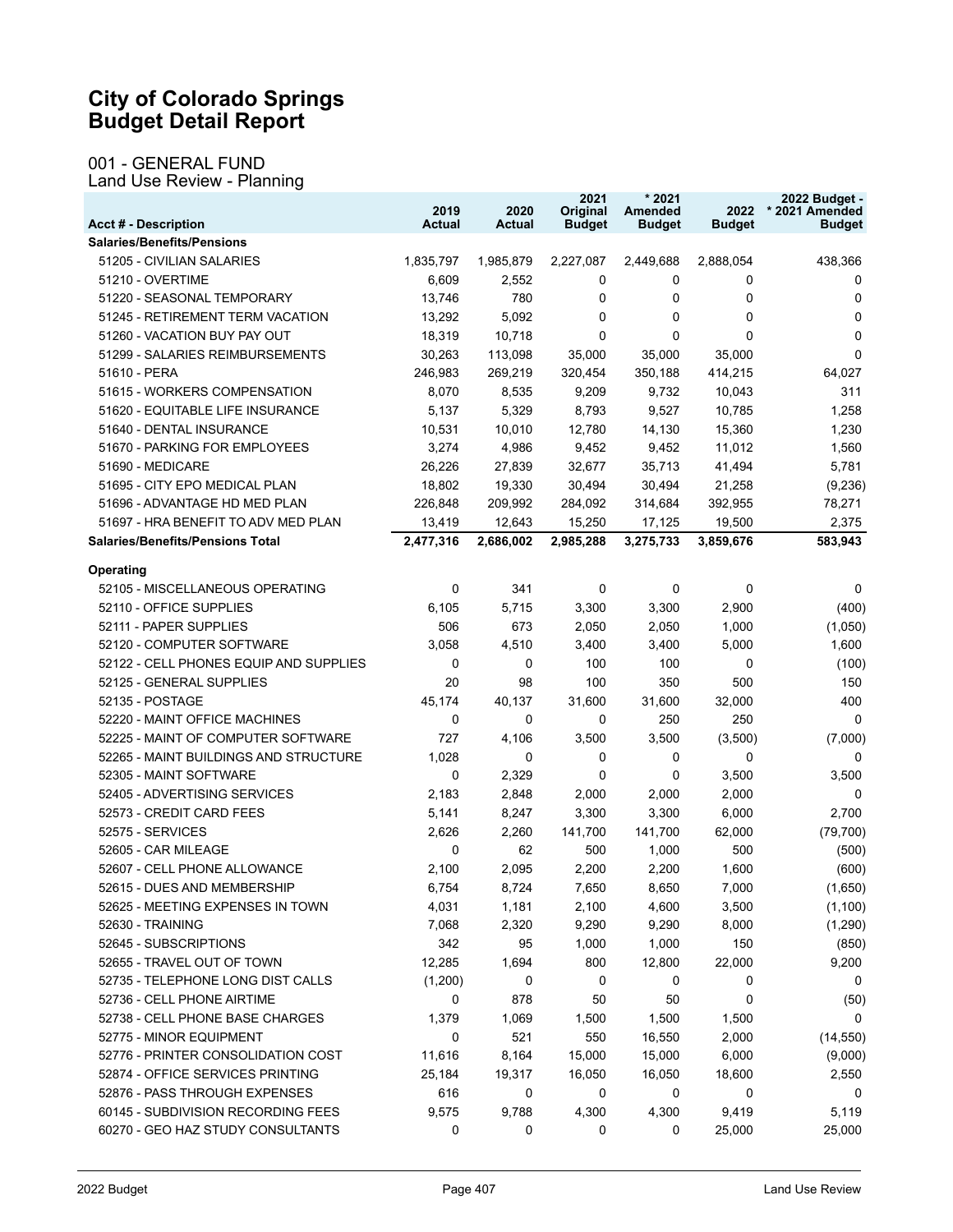### 001 - GENERAL FUND

Land Use Review - Planning

| <b>Acct # - Description</b>              | 2019<br>Actual | 2020<br>Actual | 2021<br><b>Original</b><br><b>Budget</b> | $*2021$<br>Amended<br><b>Budget</b> | 2022<br><b>Budget</b> | 2022 Budget -<br>* 2021 Amended<br><b>Budget</b> |
|------------------------------------------|----------------|----------------|------------------------------------------|-------------------------------------|-----------------------|--------------------------------------------------|
| 65160 - RECRUITMENT                      | 649            | 195            | 400                                      | 500                                 | 100                   | (400)                                            |
| 65275 - COST OF COLLECTION               | 259            | 0              | 0                                        | 0                                   | 0                     | 0                                                |
| 65672 - MAINT-NEWSPAPER CONDO BOXES      | 0              | 0              | 1,979                                    | 1,979                               | 0                     | (1,979)                                          |
| <b>Operating Total</b>                   | 147,226        | 127,367        | 254,419                                  | 287,019                             | 217,019               | (70,000)                                         |
| <b>Capital Outlay</b>                    |                |                |                                          |                                     |                       |                                                  |
| 53020 - COMPUTERS NETWORKS               | 2.762          | 970            | $\mathbf 0$                              | 0                                   | 0                     | $\mathbf{0}$                                     |
| 53030 - FURNITURE AND FIXTURES           | 108            | $\mathbf{0}$   | 0                                        | 0                                   | 0                     | 0                                                |
| <b>Capital Outlay Total</b>              | 2,870          | 970            | $\bf{0}$                                 | $\bf{0}$                            | 0                     | $\Omega$                                         |
| <b>General Fund Projects Total</b>       | 23,132         | 0              | $\bf{0}$                                 | $\bf{0}$                            | 0                     | $\mathbf{0}$                                     |
| <b>Grand Total</b>                       | 2,650,544      | 2,814,339      | 3,239,707                                | 3,562,752                           | 4.076.695             | 513,943                                          |
| Revenue                                  |                |                |                                          |                                     |                       |                                                  |
| 40145 - SUBDIVISION RECORDING FEES       | 12,256         | 12,874         | 10,000                                   | 10,000                              | 10,000                | 0                                                |
| 40270 - GEO HAZ STUDY CONSULTANTS        | $\Omega$       | $\Omega$       | 0                                        | 0                                   | 25,000                | 25,000                                           |
| 41400 - MISCELLANEOUS ADMIN REVENUE      | 34.665         | 5,427          | $\Omega$                                 | $\Omega$                            | 0                     | $\Omega$                                         |
| 43356 - DEVELOPMENT REVIEW FEES          | 920,254        | 888,014        | 900,000                                  | 900,000                             | 1,600,000             | 700,000                                          |
| 43366 - SHORT TERM RENTAL PERMIT FEE     | 193,874        | 143,423        | 166,000                                  | 166,000                             | 226,000               | 60,000                                           |
| 44025 - CASH OVER SHORT                  | 1,747          | 4              | $\Omega$                                 | 0                                   | 0                     | 0                                                |
| 44075 - PROCESSING FEE                   | 62,551         | 54,210         | 50,000                                   | 50,000                              | 50,000                | 0                                                |
| 45671 - ADMINISTRATIVE FILING FEES       | 1,056          | 0              | 0                                        | 0                                   | 0                     | 0                                                |
| 45672 - MAINT-NEWSPAPER CONDO BOXES      | 872            | 0              | 1,500                                    | 1,500                               | 1,500                 | 0                                                |
| 45694 - REVOCABLE PERMITS                | 27,993         | 28,385         | 15,000                                   | 15,000                              | 15,000                | $\Omega$                                         |
| 45695 - EXCAVATION PERMITS               | 120            | 0              | 0                                        | 0                                   | 0                     | $\mathbf 0$                                      |
| 45699 - DEVELOPMENT INSPECTION FEE       | 8,676          | 0              | $\Omega$                                 | 0                                   | 0                     | 0                                                |
| 45711 - COPIES OF DOCUMENTS              | 120            | 1              | 75                                       | 75                                  | 75                    | 0                                                |
| 45712 - MAPS BOOKS CODES ETC             | 8              | 0              | $\Omega$                                 | 0                                   | 0                     | 0                                                |
| 46170 - REIMBURSEMENT FR OTHER FUNDS     | 98,728         | 49,086         | 100,000                                  | 100,000                             | 100,000               | $\Omega$                                         |
| 45675 - SMALL CELL FACILITY APPLICATIONS | 0              | 0              | 0                                        | 0                                   | 50,000                | 50.000                                           |
| <b>Total Revenue</b>                     | 1,362,920      | 1,181,424      | 1,242,575                                | 1,242,575                           | 2,077,575             | 835,000                                          |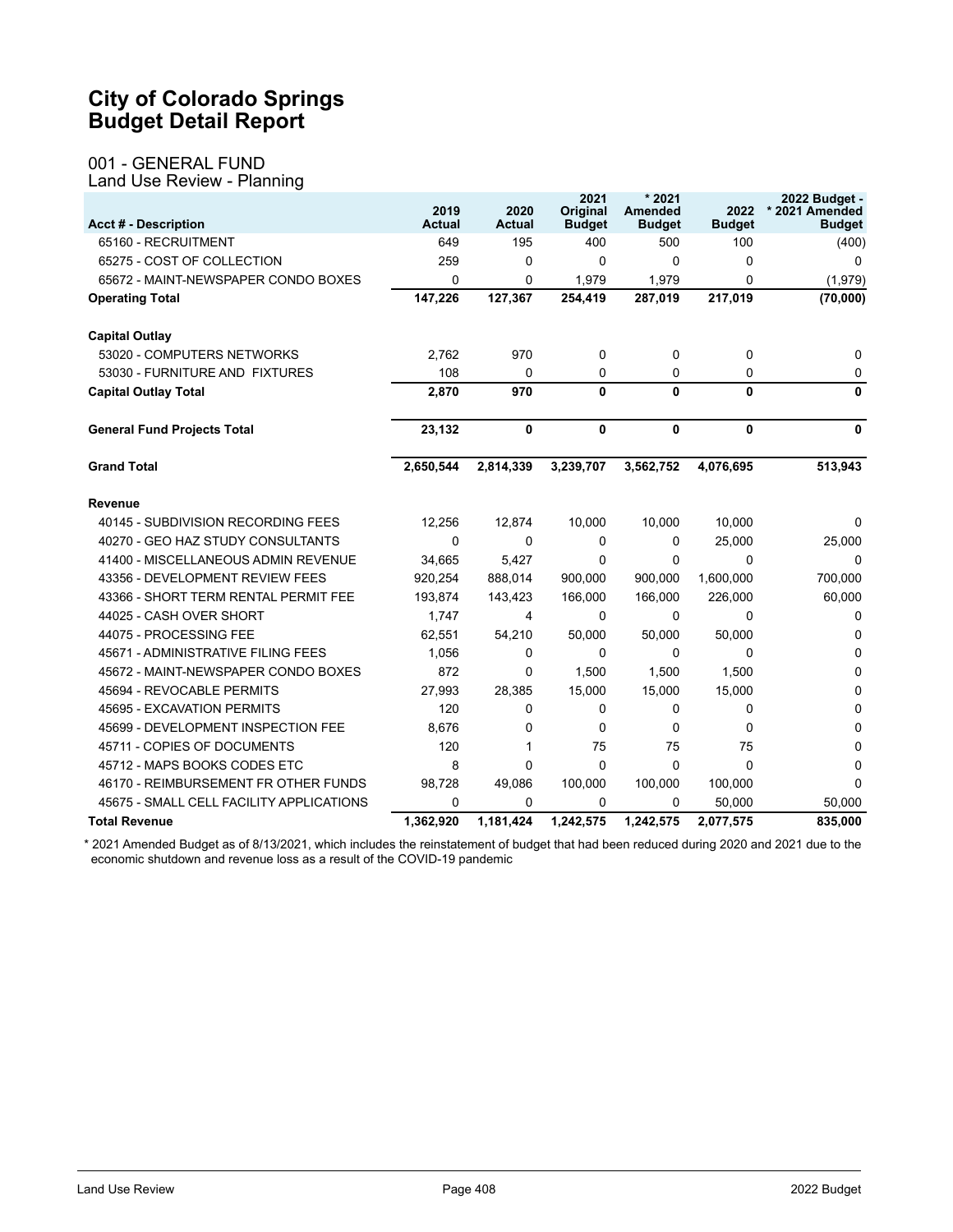# Neighborhood Services

**Mitchel Hammes, Neighborhood Services Manager** | (719) 385-5583 | Mitchel.Hammes@coloradosprings.gov

# **All Funds Summary**

|              | Use of Funds        | 2020<br><b>Actual</b> | 2021<br><b>Original</b><br><b>Budget</b> | $*2021$<br>Amended<br>Budget! | 2022<br><b>Budget</b> | 2022 Budget -<br>* 2021 Amended<br><b>Budget</b> |
|--------------|---------------------|-----------------------|------------------------------------------|-------------------------------|-----------------------|--------------------------------------------------|
|              | General Fund        | \$1,930,597           | \$2,137,563                              | \$2,190,977                   | \$2,969,339           | \$778,362                                        |
| <b>Funds</b> | Total               | \$1,930,597           | \$2,137,563                              | \$2,190,977                   | \$2,969,339           | \$778,362                                        |
|              | <b>Positions</b>    |                       |                                          |                               |                       |                                                  |
|              | <b>General Fund</b> | 26.00                 | 26.00                                    | 26.00                         | 31.00                 | 5.00                                             |
|              | Total               | 26.00                 | 26.00                                    | 26.00                         | 31.00                 | 5.00                                             |

\* 2021 Amended Budget as of 8/13/2021, which includes the reinstatement of budget that had been reduced during 2020 and 2021 due to the economic shutdown and revenue loss as a result of the COVID-19 pandemic

# **Significant Changes vs. 2021**

- Increase of approximately \$349,000 in the General Fund mainly to fund existing positions, pay for performance, movements within the salary structure, parking increases, medical cost adjustments, and removal of the hiring delay in 2021
- Increase of \$54,000 to fund building rent for equipment storage
- Increase of approximately \$376,000 added during the Budget Markup Session to fund 5.00 Maintenance Technicians and related one-time costs for the Quality of Life Team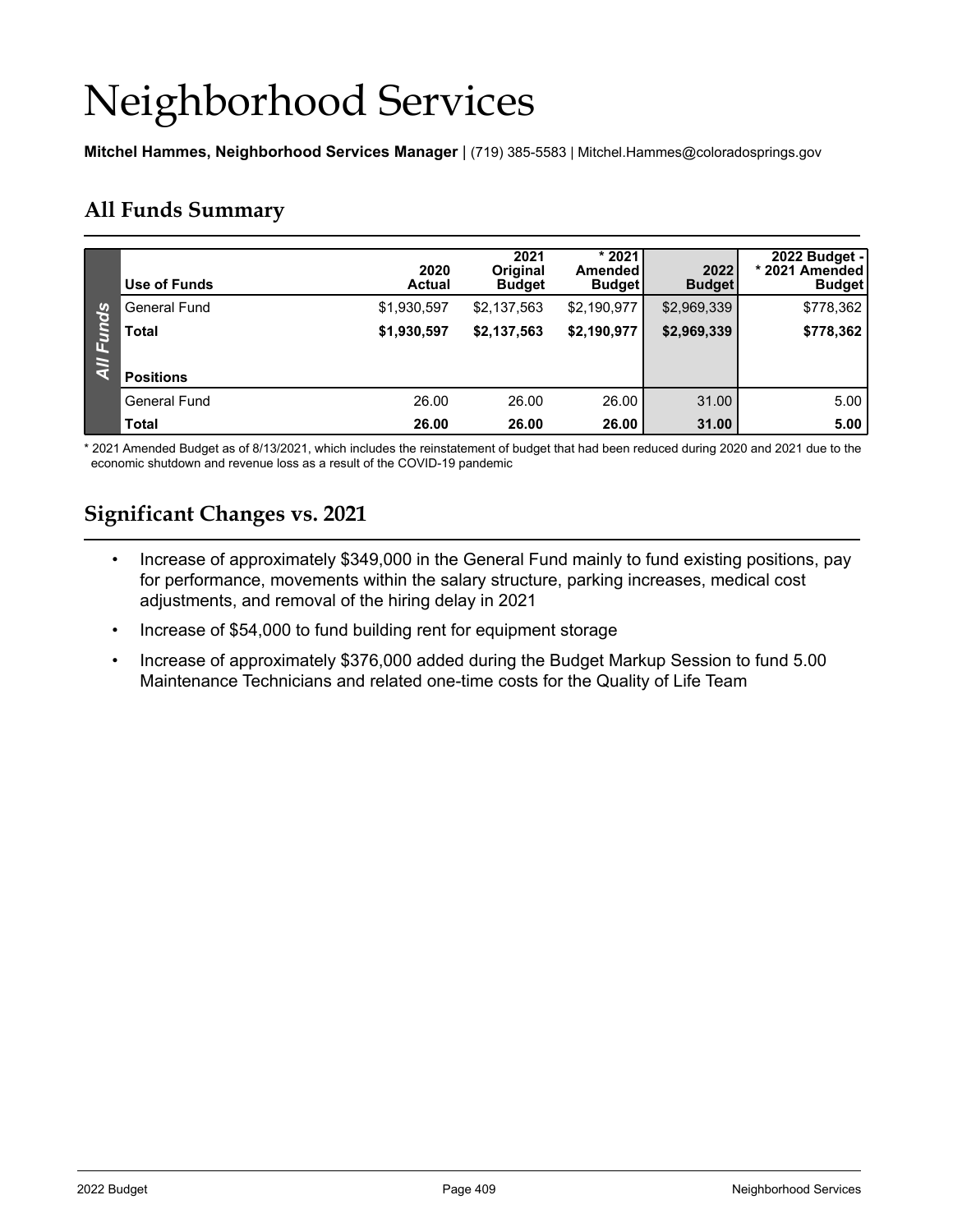# **Neighborhood Services - Overview**

The Neighborhood Services Division of the Planning and Community Development Department serves the City of Colorado Springs by preserving, enhancing, and engaging Colorado Springs' neighborhoods. Neighborhood Services continues to receive and resolve record numbers of complaints annually. Neighborhood Services is completing an unprecedented volume of code enforcement inspections, observed and confirmed City Code violations, abatement warrants, graffiti removals, abandoned shopping cart retrievals, and homeless camp clean-ups.

### Neighborhood Enforcement Team

The Neighborhood Enforcement Team investigates complaints and enforces provisions of our City Code pertaining to:

- Outside storage of personal property visible from beyond property boundaries
- Litter and debris
- Overgrown vegetation
- Maintenance of adjacent rights-of-way
- Obstruction of public ways (sidewalks & streets)
- Recreational vehicle storage in residential zones
- Unlicensed/inoperable vehicles on private property

### Case Review and Escalation Team

The Case Review and Escalation Team is charged with:

- Writing and executing abatement warrants
- Managing the dilapidated property enforcement program
- Investigation and resolution of City Code provisions pertaining to land use/zoning violations
- Enforcement of Short Term Rental permit violations
- Review and approve property abatement requests
- Enforcement of all other provisions of City Code under the purview of Neighborhood Services
- Back up supervisor to Quality of Life Team
- Other duties or special projects as assigned

### Quality of Life Team

The Quality of Life Team provides a community response and abatement of:

- Graffiti abatement
- Homeless camp clean up
- Removal of unpermitted signs in the right of way
- Abatement of sanitation or overgrown vegetation when private property owners refuse
- Removal of debris and overgrown vegetation on City owned property not maintained by another department
- Three members of the Quality of Life Team are assigned to work specifically with the CSPD Homeless Outreach Team to clean-up and remove vacated homeless camps on public and private property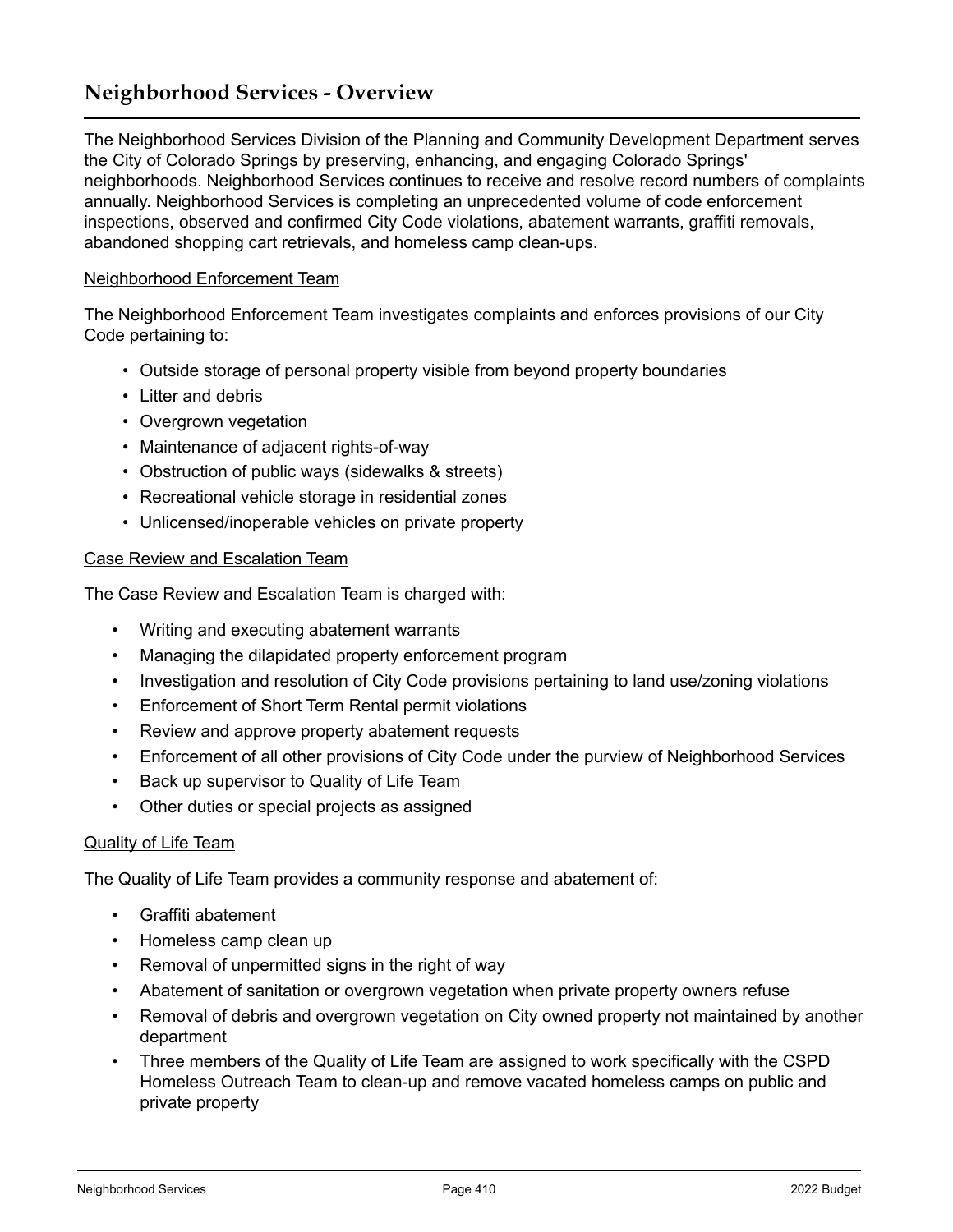## Administrative/Community Engagement Team

The Administrative/Community Engagement Team is responsible for the administration and management of strategic and operational division initiatives, intake of code enforcement complaints, managing stakeholder inquiries regarding the development process, developing and implementing neighborhood engagement programs, and executing the City's response and participation with stakeholders to combat homelessness in our community.

# **Neighborhood Services - Organizational Chart**



\* The Director position is funded as part of the Land Use Review budget. This position is not reflected in the position count in the Budget Summary on the following page.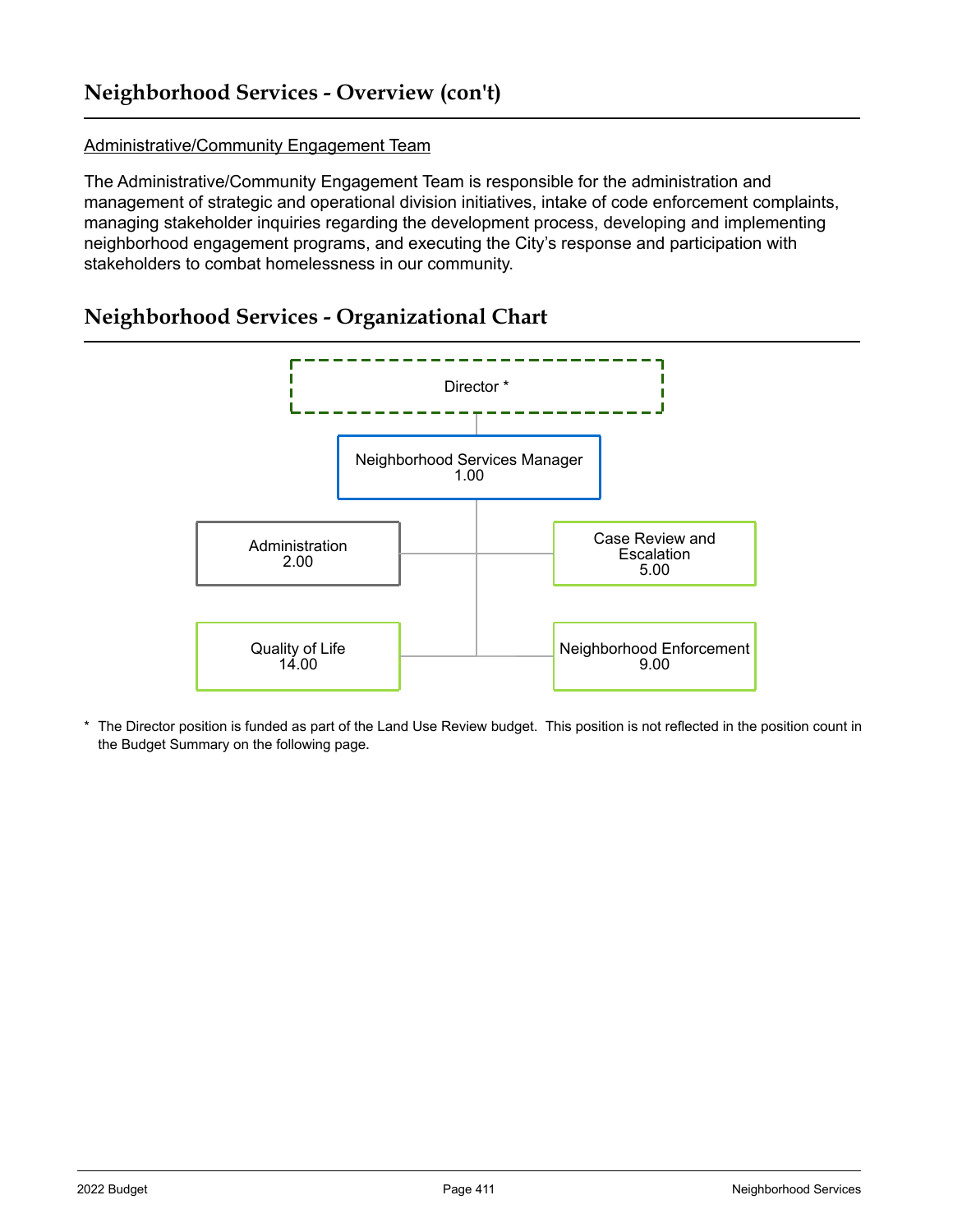The sections below provide a summary of the Budget, authorized positions, changes that occurred after the budget was implemented for 2021 and changes occurring as part of the 2022 Budget for the General Fund.

## **Neighborhood Services - General Fund: Summary, Funding, and Position Changes**

|         | <b>Use of Funds</b>             | 2019<br><b>Actual</b> | 2020<br><b>Actual</b> | 2021<br><b>Original</b><br><b>Budget</b> | $*2021$<br><b>Amended</b><br><b>Budget</b> | 2022<br><b>Budget</b> | 2022 Budget -<br>* 2021 Amended<br><b>Budget</b> |  |  |
|---------|---------------------------------|-----------------------|-----------------------|------------------------------------------|--------------------------------------------|-----------------------|--------------------------------------------------|--|--|
|         | Salary/Benefits/<br>Pensions    | \$1,726,928           | \$1,760,770           | \$2,050,100                              | \$2,058,214                                | \$2,650,076           | \$591,862                                        |  |  |
|         | Operating                       | 107,181               | 106,995               | 77,463                                   | 122,763                                    | 193,263               | 70,500                                           |  |  |
|         | Capital Outlay                  | 36,406                | 62,832                | 10,000                                   | 10,000                                     | 126,000               | 116,000                                          |  |  |
|         | <b>Total</b>                    | \$1,870,515           | \$1,930,597           | \$2,137,563                              | \$2,190,977                                | \$2,969,339           | \$778,362                                        |  |  |
|         |                                 |                       |                       |                                          |                                            |                       |                                                  |  |  |
| Fund    | <b>Revenue</b>                  | \$79,039              | \$75,625              | \$82,500                                 | \$82,500                                   | \$133,162             | \$50,662                                         |  |  |
|         |                                 |                       |                       |                                          |                                            |                       |                                                  |  |  |
| General | <b>Position Title</b>           |                       | 2020<br><b>Actual</b> | 2021<br>Original<br><b>Budget</b>        | $*2021$<br><b>Amended</b><br><b>Budget</b> | 2022<br><b>Budget</b> | 2022 Budget -<br>* 2021 Amended<br><b>Budget</b> |  |  |
|         | <b>Code Enforcement Officer</b> |                       | 10.00                 | 10.00                                    | 9.00                                       | 9.00                  | 0.00                                             |  |  |
|         | Code Enforcement Supervisor     |                       | 3.00                  | 3.00                                     | 3.00                                       | 3.00                  | 0.00                                             |  |  |
|         | Code Enforcement Technician     |                       | 2.00                  | 2.00                                     | 2.00                                       | 2.00                  | 0.00                                             |  |  |
|         | Maintenance Tech I/II           |                       | 6.00                  | 6.00                                     | 6.00                                       | 11.00                 | 5.00                                             |  |  |
|         | Neighborhood Services Manager   |                       | 1.00                  | 1.00                                     | 1.00                                       | 1.00                  | 0.00                                             |  |  |
|         | Sr. Code Enforcement Officer    |                       | 2.00                  | 2.00                                     | 3.00                                       | 3.00                  | 0.00                                             |  |  |
|         | Sr. Maintenance Technician      |                       | 2.00                  | 2.00                                     | 2.00                                       | 2.00                  | 0.00                                             |  |  |
|         | <b>Total Positions</b>          |                       | 26.00                 | 26.00                                    | 26.00                                      | 31.00                 | 5.00                                             |  |  |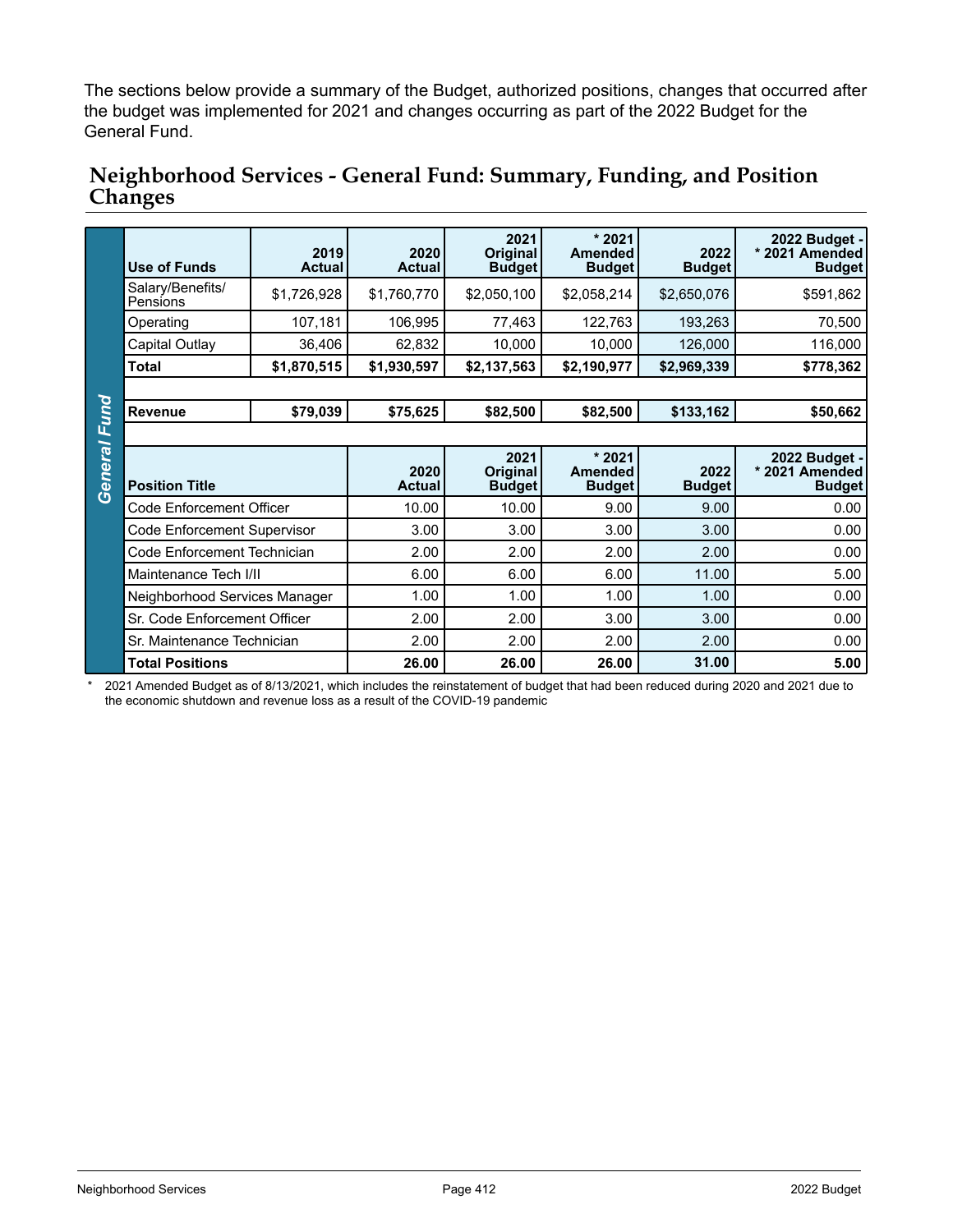# **Neighborhood Services - General Fund: Summary, Funding, and Position Changes**

|                            | During 2021                                                                                                                                                                                                              | * 2021 Amended -<br>2021 Original Budget |  |  |
|----------------------------|--------------------------------------------------------------------------------------------------------------------------------------------------------------------------------------------------------------------------|------------------------------------------|--|--|
|                            | Reinstatement of operating budget that was reduced during 2020 and carried forward<br>into the 2021 original budget due to the economic shutdown and revenue loss as a<br>result of the COVID-19 pandemic                | \$45,300                                 |  |  |
|                            | Removal of 50% of the hiring delay that reduced the salary budget during 2020 and<br>carried forward into the 2021 original budget due to the economic shutdown and<br>revenue loss as a result of the COVID-19 pandemic | 8.114                                    |  |  |
|                            | <b>Total During 2021</b>                                                                                                                                                                                                 | \$53,414                                 |  |  |
|                            | <b>For 2022</b>                                                                                                                                                                                                          | 2022 Budget -<br>* 2021 Amended Budget   |  |  |
|                            | <b>Salaries/Benefits/Pensions</b>                                                                                                                                                                                        |                                          |  |  |
|                            | Net change to fund existing positions                                                                                                                                                                                    | \$196,898                                |  |  |
|                            | Increase to fund market movement, pay for performance, and pay progression                                                                                                                                               | 117,615                                  |  |  |
| Changes<br><u> Gurpun-</u> | Increase to fund medical cost adjustments                                                                                                                                                                                | 23,255                                   |  |  |
|                            | Increase to fund employee parking                                                                                                                                                                                        | 2.880                                    |  |  |
|                            | Increase to fund the removal of the remaining 50% prior year hiring delay                                                                                                                                                | 8,114                                    |  |  |
|                            | Increase to fund 5.00 FTEs added during Markup to the Quality of Life Team                                                                                                                                               | 243,100                                  |  |  |
|                            | <b>Total Salaries/Benefits/Pensions</b>                                                                                                                                                                                  | \$591,862                                |  |  |
|                            | <b>Operating</b>                                                                                                                                                                                                         |                                          |  |  |
|                            | Increase to fund building rent for equipment storage                                                                                                                                                                     | \$54,000                                 |  |  |
|                            | Increase to fund one-time operating expense for positions added during Markup                                                                                                                                            | 12,500                                   |  |  |
|                            | Redistribution of Capital Outlay to Operating                                                                                                                                                                            | 4,000                                    |  |  |
|                            | <b>Total Operating</b>                                                                                                                                                                                                   | \$70,500                                 |  |  |
|                            | <b>Capital Outlay</b>                                                                                                                                                                                                    |                                          |  |  |
|                            | Redistribution of Capital Outlay to Operating                                                                                                                                                                            | $(\$4,000)$                              |  |  |
|                            | Increase to fund one-time purchase of 3 trucks for the positions added during Markup                                                                                                                                     | 120,000                                  |  |  |
|                            | <b>Total Capital Outlay</b>                                                                                                                                                                                              | \$116,000                                |  |  |
|                            | Total For 2022                                                                                                                                                                                                           | \$778,362                                |  |  |

| ဖ<br>ge<br>$\overline{\sigma}$ | During 2021                                            | * 2021 Amended -<br>2021 Original Budget |  |  |
|--------------------------------|--------------------------------------------------------|------------------------------------------|--|--|
|                                | l None                                                 | 0.00                                     |  |  |
|                                | Total During 2021                                      | 0.00                                     |  |  |
| Ĕ                              | <b>For 2022</b>                                        | 2022 Budget -<br>* 2021 Amended Budget   |  |  |
| ဖိ                             | Add 5.00 FTEs during Markup (Maintenance Technician I) | 5.00                                     |  |  |
|                                | Total For 2022                                         | 5.00                                     |  |  |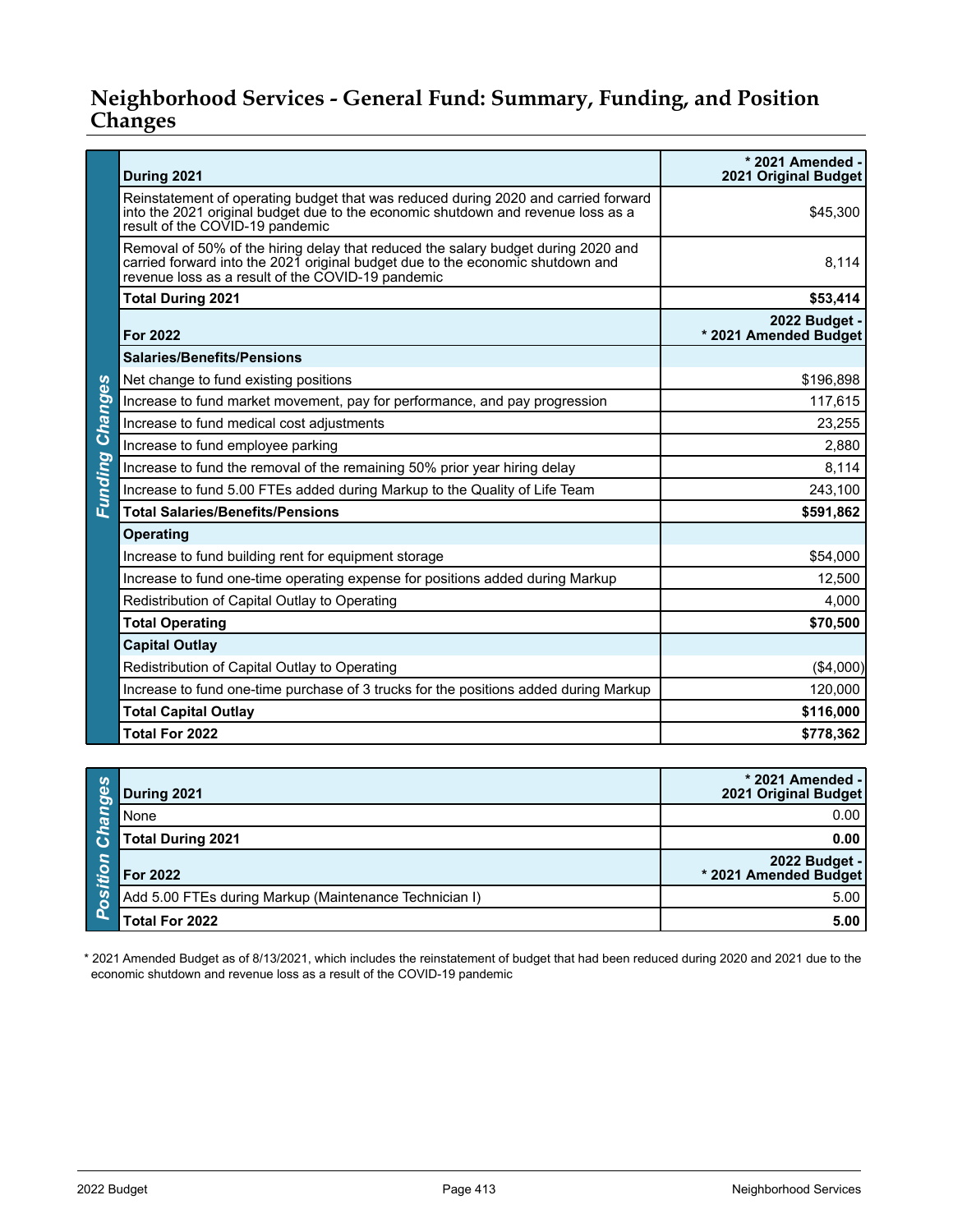001 - GENERAL FUND Neighborhood Services - Planning

| <b>Acct # - Description</b>                                | 2019<br>Actual | 2020<br><b>Actual</b> | 2021<br>Original<br><b>Budget</b> | * 2021<br>Amended<br><b>Budget</b> | 2022<br><b>Budget</b> | 2022 Budget -<br>* 2021 Amended<br><b>Budget</b> |
|------------------------------------------------------------|----------------|-----------------------|-----------------------------------|------------------------------------|-----------------------|--------------------------------------------------|
| <b>Salaries/Benefits/Pensions</b>                          |                |                       |                                   |                                    |                       |                                                  |
| 51205 - CIVILIAN SALARIES                                  | 1,256,716      | 1,278,794             | 1,372,845                         | 1,380,959                          | 1,810,202             | 429,243                                          |
| <b>51210 - OVERTIME</b>                                    | 6,564          | 1,692                 | 6,000                             | 6,000                              | 6,000                 | 0                                                |
| 51220 - SEASONAL TEMPORARY                                 | 1,185          | 431                   | 78,000                            | 78,000                             | 78,000                | 0                                                |
| 51235 - STANDBY                                            | 0              | 416                   | 0                                 | 0                                  | 0                     | $\Omega$                                         |
| 51245 - RETIREMENT TERM VACATION                           | 3,338          | 4,294                 | 0                                 | 0                                  | 0                     | $\Omega$                                         |
| 51260 - VACATION BUY PAY OUT                               | 5,446          | 7,406                 | 0                                 | 0                                  | $\mathbf{0}$          | $\Omega$                                         |
| 51299 - SALARIES REIMBURSEMENTS                            | (9,962)        | (9,793)               | $\Omega$                          | 0                                  | 0                     | $\Omega$                                         |
| 51465 - UNIFORM COURT OVERTIME                             | 0              | 0                     | 100                               | 100                                | 100                   | $\Omega$                                         |
| 51610 - PERA                                               | 166,349        | 172,269               | 208,618                           | 208,618                            | 273,634               | 65,016                                           |
| 51615 - WORKERS COMPENSATION                               | 29,987         | 33,271                | 36,003                            | 36,003                             | 42,731                | 6,728                                            |
| 51620 - EQUITABLE LIFE INSURANCE                           | 3,537          | 3,492                 | 4,841                             | 4,841                              | 6,136                 | 1,295                                            |
| 51640 - DENTAL INSURANCE                                   | 10,183         | 8,963                 | 11,272                            | 11,272                             | 12,960                | 1,688                                            |
| 51670 - PARKING FOR EMPLOYEES                              | 14,600         | 17,310                | 22,800                            | 22,800                             | 25,680                | 2,880                                            |
| 51690 - MEDICARE                                           | 17,683         | 17,945                | 21,273                            | 21,273                             | 27,400                | 6,127                                            |
| 51695 - CITY EPO MEDICAL PLAN                              | 16,986         | 27,969                | 30,941                            | 30,941                             | 67,047                | 36,106                                           |
| 51696 - ADVANTAGE HD MED PLAN                              | 191,969        | 184,613               | 243,407                           | 243,407                            | 284,436               | 41,029                                           |
| 51697 - HRA BENEFIT TO ADV MED PLAN                        | 12,347         | 11,698                | 14,000                            | 14,000                             | 15,750                | 1,750                                            |
| <b>Salaries/Benefits/Pensions Total</b>                    | 1,726,928      | 1,760,770             | 2,050,100                         | 2,058,214                          | 2,650,076             | 591,862                                          |
|                                                            |                |                       |                                   |                                    |                       |                                                  |
| Operating                                                  |                |                       |                                   |                                    |                       |                                                  |
| 52105 - MISCELLANEOUS OPERATING<br>52110 - OFFICE SUPPLIES | 2,840<br>443   | 1,618                 | 0                                 | 0                                  | 0                     | 0                                                |
| 52111 - PAPER SUPPLIES                                     | 269            | 2,464<br>419          | 1,250<br>1,600                    | 1,250<br>1,600                     | 1,000<br>500          | (250)                                            |
| 52122 - CELL PHONES EQUIP AND SUPPLIES                     | 0              | 0                     | 2,500                             | 2,500                              | 0                     | (1, 100)                                         |
| 52125 - GENERAL SUPPLIES                                   |                | 384                   | 3,500                             |                                    | 1,673                 | (2,500)                                          |
| 52135 - POSTAGE                                            | 1,447          | 6,328                 | 4,933                             | 3,500                              | 5,000                 | (1,827)<br>67                                    |
| 52140 - WEARING APPAREL                                    | 4,244<br>5,751 | 13,759                | 0                                 | 4,933<br>8,500                     | 6,000                 | (2,500)                                          |
| 52235 - MAINT MACHINERY AND APPARATUS                      | 6,576          | 3,412                 | 7,450                             | 14,450                             | 10,000                | (4, 450)                                         |
| 52405 - ADVERTISING SERVICES                               | 0              | 800                   | 0                                 | 0                                  | 0                     | 0                                                |
| 52435 - GARBAGE REMOVAL SERVICES                           | 0              | 1,483                 | 0                                 | 0                                  | 0                     | 0                                                |
| 52560 - PARKING SERVICES                                   | 490            | 52                    | 250                               | 250                                | 250                   | $\Omega$                                         |
| 52570 - REIMBURSABLE SERVICES                              | 18,994         | 19.004                | 14,700                            | 18,000                             | 30,050                | 12,050                                           |
| 52573 - CREDIT CARD FEES                                   | 39             | 169                   | 30                                | 30                                 | 200                   | 170                                              |
| 52575 - SERVICES                                           | 17,409         | 14,324                | 12,000                            | 12,000                             | 12,000                | 0                                                |
| 52605 - CAR MILEAGE                                        | 0              | 45                    | 1,000                             | 1,000                              | 100                   | (900)                                            |
| 52607 - CELL PHONE ALLOWANCE                               | 900            | 855                   | 1,000                             | 1,000                              | 540                   | (460)                                            |
| 52615 - DUES AND MEMBERSHIP                                | 2,188          | 265                   | 1,500                             | 1,500                              | 1,000                 | (500)                                            |
| 52625 - MEETING EXPENSES IN TOWN                           | 661            | 0                     | 0                                 | 0                                  | 0                     | 0                                                |
| 52630 - TRAINING                                           | 2,340          | 8,028                 | 0                                 | 9,500                              | 7,700                 | (1,800)                                          |
| 52655 - TRAVEL OUT OF TOWN                                 | 5,973          | 511                   | 1,000                             | 8,000                              | 10,000                | 2,000                                            |
| 52725 - RENTAL OF PROPERTY                                 | 0              | 0                     | 0                                 | 0                                  | 54,000                | 54,000                                           |
| 52736 - CELL PHONE AIRTIME                                 | 0              | 0                     | 250                               | 250                                | 250                   | 0                                                |
| 52738 - CELL PHONE BASE CHARGES                            | 12,411         | 14,831                | 12,000                            | 12,000                             | 22,000                | 10,000                                           |
| 52775 - MINOR EQUIPMENT                                    | 22,764         | 14,359                | 5,000                             | 15,000                             | 27,500                | 12,500                                           |
| 52776 - PRINTER CONSOLIDATION COST                         | 0              | 2,910                 | 3,500                             | 3,500                              | 2,500                 | (1,000)                                          |
| 52874 - OFFICE SERVICES PRINTING                           | 1,192          | 820                   | 4,000                             | 4,000                              | 1,000                 | (3,000)                                          |
| 65352 - EMPLOYEE AWARDS PROGRAM                            | 250            | 155                   | 0                                 | 0                                  | 0                     | 0                                                |
| <b>Operating Total</b>                                     | 107,181        | 106,995               | 77,463                            | 122,763                            | 193,263               | 70,500                                           |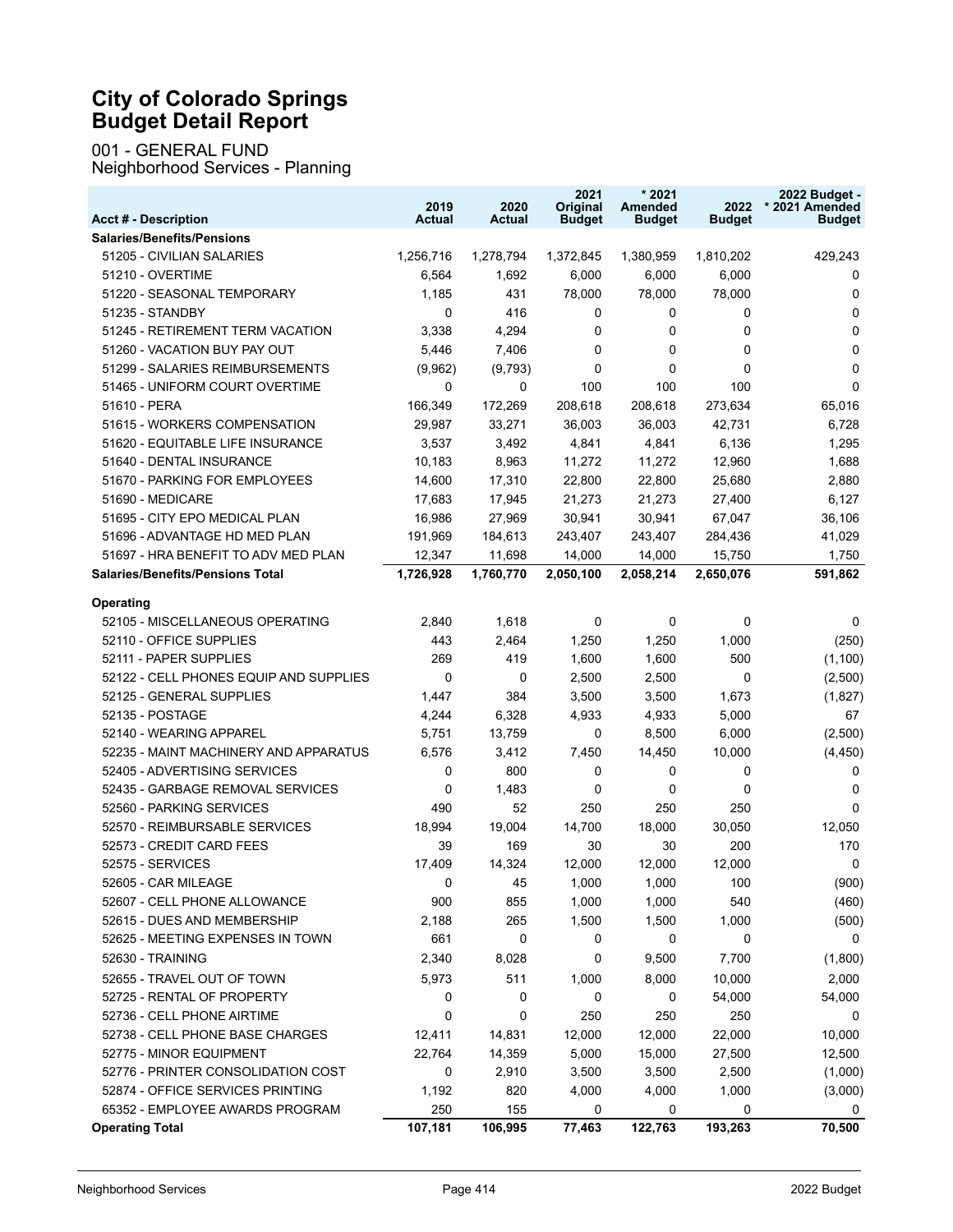## 001 - GENERAL FUND Neighborhood Services - Planning

| <b>Acct # - Description</b>                       | 2019<br><b>Actual</b> | 2020<br><b>Actual</b> | 2021<br>Original<br><b>Budget</b> | * 2021<br>Amended<br><b>Budget</b> | 2022<br><b>Budget</b> | 2022 Budget -<br>* 2021 Amended<br><b>Budget</b> |
|---------------------------------------------------|-----------------------|-----------------------|-----------------------------------|------------------------------------|-----------------------|--------------------------------------------------|
| <b>Capital Outlay</b>                             |                       |                       |                                   |                                    |                       |                                                  |
| 53020 - COMPUTERS NETWORKS                        | 5,881                 | 6,396                 | 7,000                             | 7,000                              | 5,000                 | (2,000)                                          |
| 53030 - FURNITURE AND FIXTURES                    |                       |                       |                                   |                                    |                       |                                                  |
|                                                   | 1,403                 | 0                     | 3,000                             | 3,000                              | 1,000                 | (2,000)                                          |
| 53080 - VEHICLES ADDITIONS                        | 29,122                | 56,436                | 0                                 | 0                                  | 120,000               | 120,000                                          |
| <b>Capital Outlay Total</b>                       | 36,406                | 62,832                | 10,000                            | 10,000                             | 126,000               | 116,000                                          |
| <b>Grand Total</b>                                | 1,870,515             | 1,930,597             | 2,137,563                         | 2,190,977                          | 2,969,339             | 778,362                                          |
| Revenue                                           |                       |                       |                                   |                                    |                       |                                                  |
| 40150 - RESTITUTION                               | $\Omega$              | 55                    | 2,500                             | 2,500                              | 2,500                 | 0                                                |
| 43359 - DILAPIDATED BLDG INSPECTIONS              | 2,000                 | 0                     | 1,000                             | 1,000                              | 1,000                 | 0                                                |
| 44020 - MISCELLANEOUS GENERAL                     | 447                   | $\Omega$              | 0                                 | 0                                  | $\Omega$              | $\Omega$                                         |
| 44057 - PROPERTY CLEAN UP<br><b>REIMBURSEMENT</b> | 17,887                | 16,825                | 8,000                             | 8,000                              | 58,662                | 50,662                                           |
| 45025 - PROP TAXES CURRENT YEAR                   | 0                     | (7, 459)              | 0                                 | 0                                  | $\mathbf{0}$          | 0                                                |
| 45762 - GRAFFITI REMOVAL                          | $\Omega$              | 0                     | 1,000                             | 1,000                              | 1,000                 | $\Omega$                                         |
| 45770 - CODE ENFORCEMENT INSPECTIONS              | 58,705                | 66,204                | 70,000                            | 70,000                             | 70,000                | $\Omega$                                         |
| <b>Revenue Total</b>                              | 79,039                | 75,625                | 82,500                            | 82,500                             | 133,162               | 50,662                                           |